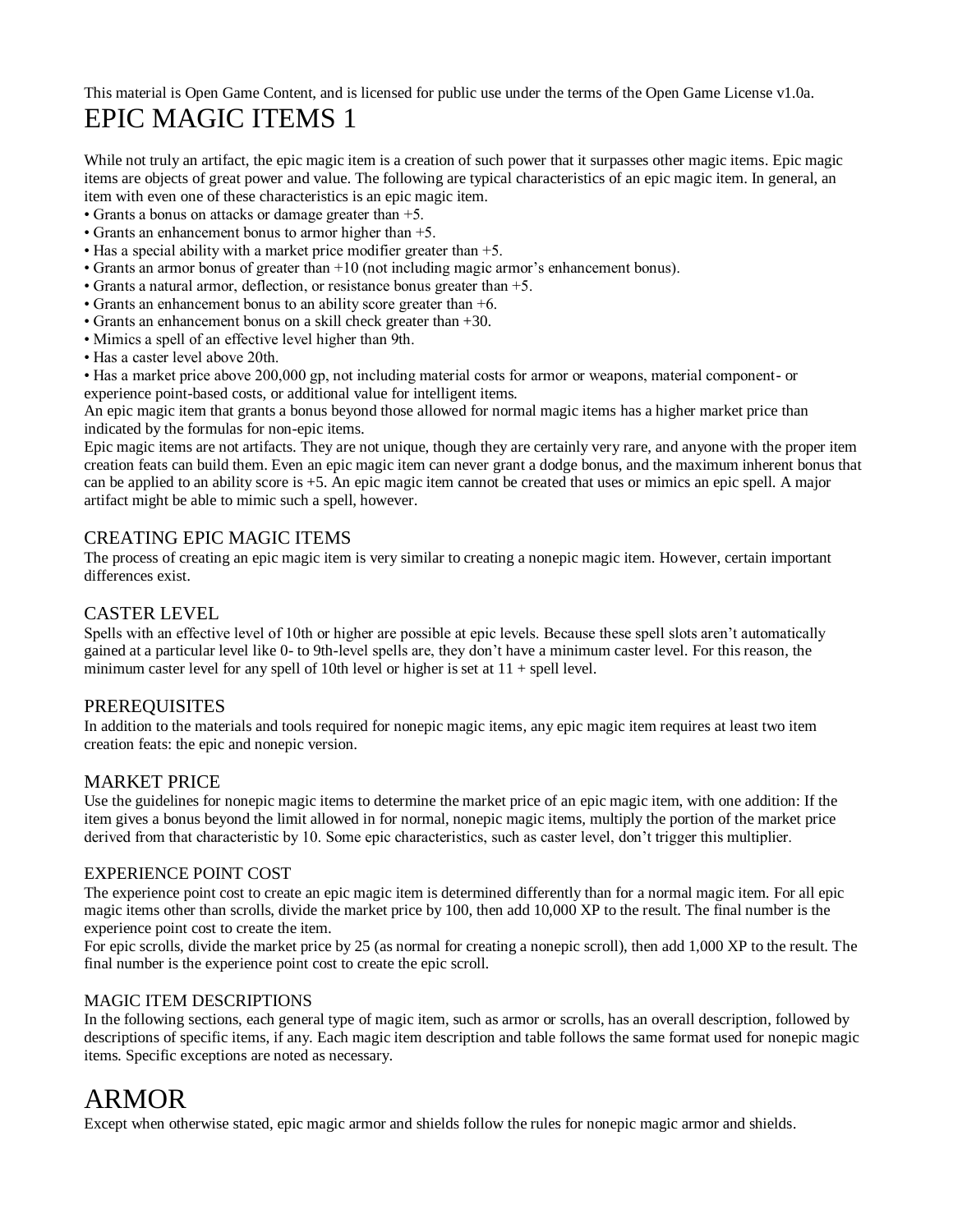There is no limit to the enhancement bonus of epic magic armor or shields, to the market price modifier of epic magic armor or shield special abilities, or to the total enhancement bonus and market price modifier of epic magic armor or shields.

### EPIC ARMOR AND SHIELD BASE PRICE

To find the base price of an epic suit of magic armor or an epic magic shield, roll on Table: Armor and Shields. Note that the +6 to +10 rows apply only to armor and shields that provide an enhancement bonus of +6 to +10 or armor and shields with a single special ability whose market price modifier is +6 to +10. Magic armor and shields with a total effective bonus of +6 to +10 but that have an enhancement bonus of +5 or less and special abilities whose individual market price modifiers are +5 or less use the table for nonepic magic armor to determine price.

| <b>Table: Armor and Shields</b>                                              |                                                                    |                     |  |
|------------------------------------------------------------------------------|--------------------------------------------------------------------|---------------------|--|
| $d\%$                                                                        | <b>Enhancement Bonus</b>                                           | <b>Market Price</b> |  |
| 01                                                                           | $+1$ shield <sup>1</sup>                                           | $+1,000$ gp         |  |
| 02                                                                           | $+1$ armor                                                         | $+1,000$ gp         |  |
| 03                                                                           | $+2$ shield <sup>1</sup>                                           | $+4,000$ gp         |  |
| 04                                                                           | $+2$ armor <sup>2</sup>                                            | $+4,000$ gp         |  |
| $05 - 06$                                                                    | $+3$ shield <sup>1</sup>                                           | $+9,000$ gp         |  |
| $07 - 08$                                                                    | $+3$ armor <sup>2</sup>                                            | $+9,000$ gp         |  |
| $09 - 12$                                                                    | $+4$ shield <sup>1</sup>                                           | $+16,000$ gp        |  |
| $13 - 16$                                                                    | $+4$ armor                                                         | $+16,000$ gp        |  |
| $17 - 21$                                                                    | $+5$ shield <sup>1</sup>                                           | $+25,000$ gp        |  |
| $22 - 26$                                                                    | $+5$ armor <sup>2</sup>                                            | $+25,000$ gp        |  |
| $27 - 30$                                                                    | $+6$ shield                                                        | $+360,000$ gp       |  |
| $31 - 34$                                                                    | $+6$ armor                                                         | $+360,000$ gp       |  |
| $35 - 38$                                                                    | $+7$ shield                                                        | $+490,000$ gp       |  |
| $39 - 42$                                                                    | $+7$ armor                                                         | $+490,000$ gp       |  |
| $43 - 45$                                                                    | $+8$ shield                                                        | $+640,000$ gp       |  |
| 46-48                                                                        | $+8$ armor                                                         | $+640,000$ gp       |  |
| $49 - 50$                                                                    | $+9$ shield                                                        | $+810,000$ gp       |  |
| $51 - 52$                                                                    | $+9$ armor                                                         | $+810,000$ gp       |  |
| $53 - 54$                                                                    | $+10$ shield                                                       | $+1,000,000$ gp     |  |
| $55 - 56$                                                                    | $+10$ armor                                                        | $+1,000,000$ gp     |  |
| $57 - 62$                                                                    | Specific armor or shield <sup>3</sup>                              |                     |  |
| $63 - 75$                                                                    | Armor with special ability and roll again <sup>4</sup>             |                     |  |
| $76 - 98$                                                                    | Shield with special ability and roll again <sup>4</sup>            |                     |  |
| 99                                                                           | Epic shield <sup>5</sup>                                           |                     |  |
| 100                                                                          | Epic armor <sup>5</sup>                                            |                     |  |
|                                                                              | 1 Roll also on nonepic magic item Table: Shield Special Abilities. |                     |  |
|                                                                              | 2 Roll also on nonepic magic item Table: Armor Special Abilities.  |                     |  |
| 3 Roll on Table: Specific Epic Magic Armor and Shields.                      |                                                                    |                     |  |
| 4 Roll on Table: Armor Special Abilities or Table: Shield Special Abilities. |                                                                    |                     |  |
| 5 Roll on Table: Epic Armor and Shields.                                     |                                                                    |                     |  |

### **Table: Epic Armor and Shields**

| $d\%$          | <b>Enhancement Bonus</b> | <b>Market Price</b> |
|----------------|--------------------------|---------------------|
| $01-21$ +11    |                          | $+1,210,000$ gp     |
| $22 - 39 + 12$ |                          | $+1,440,000$ gp     |
| $40 - 54 + 13$ |                          | $+1,690,000$ gp     |
| $55-66$ +14    |                          | $+1,960,000$ gp     |
| $67-76$ +15    |                          | $+2,250,000$ gp     |
| $77 - 84 + 16$ |                          | $+2,560,000$ gp     |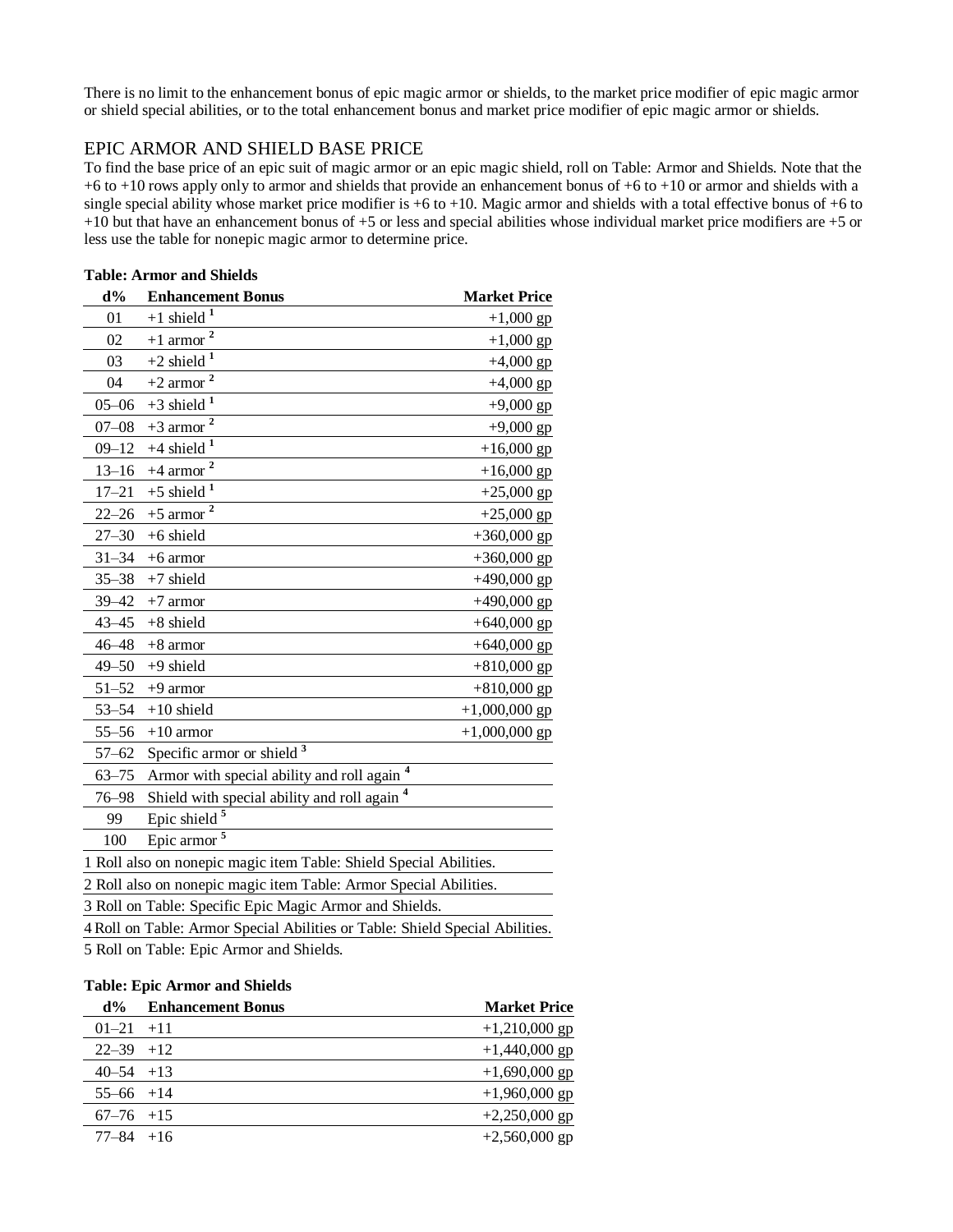| $85 - 90 + 17$ |                                       | $+2,890,000$ gp |
|----------------|---------------------------------------|-----------------|
| $91 - 94 + 18$ |                                       | $+3,240,000$ gp |
| $95 - 97 + 19$ |                                       | $+3,610,000$ gp |
| $98 - 99 + 20$ |                                       | $+4,000,000$ gp |
| 100            | Roll again and add $+10$ to bonus $1$ |                 |

1 This is cumulative if rolled multiple times.

2 For enhancement bonuses higher than +20, the market price modifier is equal to the square of the bonus x10,000 gp.

#### **Table: Random Armor Type**

| $d\%$      | <b>Armor</b>             | Armor Cost <sup>1</sup> |
|------------|--------------------------|-------------------------|
| 01         | Padded                   | $+155$ gp               |
| 02         | Leather                  | $+160$ gp               |
| $03 - 12$  | Hide                     | $+165$ gp               |
| $13 - 27$  | Studded leather          | $+175$ gp               |
| $28 - 42$  | Chain shirt <sup>2</sup> | $+250$ gp               |
| 43         | Scale mail <sup>2</sup>  | $+200$ gp               |
| 44         | Chainmail <sup>2</sup>   | $+300$ gp               |
| $45 - 57$  | Breastplate <sup>2</sup> | $+350$ gp               |
| 58         | Splint mail <sup>2</sup> | $+350$ gp               |
| 59         | Banded mail <sup>2</sup> | $+400$ gp               |
| 60         | Half-plate <sup>2</sup>  | $+750$ gp               |
| $61 - 100$ | Full plate <sup>2</sup>  | $+1,650$ gp             |

All magic armor is masterwork armor (with an armor check penalty 1 lower than normal).

1 Add to enhancement bonus on Table: Epic Armor and Shields to determine total market price.

2 Roll d% to determine material: 01–70 steel; 71–90 mithral; 91–99 adamantine; 100 other. Adjust price accordingly.

### **Table: Random Shield Type**

| $d\%$                                                                                       | Shield                         | Shield Cost <sup>1</sup> |
|---------------------------------------------------------------------------------------------|--------------------------------|--------------------------|
|                                                                                             | $01-10$ Buckler                | $+165$ gp                |
|                                                                                             | 11–15 Shield, light wooden $2$ | $+153$ gp                |
|                                                                                             | 16–20 Shield, light steel $3$  | $+159$ gp                |
|                                                                                             | 21–30 Shield, heavy wooden $2$ | $+157$ gp                |
|                                                                                             | 31–95 Shield, heavy steel $3$  | $+170$ gp                |
|                                                                                             | 96–100 Shield, tower $2$       | $+180$ gp                |
| All magic shields are masterwork shields (with an armor check penalty 1 lower than normal). |                                |                          |

1 Add to enhancement bonus on Table: Epic Armor and Shields to determine total market price. 2Roll d% to determine material: 01–70 wood; 71–99 dark-wood; 100 other. Adjust price accordingly.

3Roll d% to determine material: 01–70 steel; 71–90 mithral; 91–99 adamantine; 100 other. Adjust price accordingly.

## **Table: Armor Special Abilities**

| <b>Special Ability</b><br>$d\%$ |                                          | Market Price Modifier <sup>1</sup> |
|---------------------------------|------------------------------------------|------------------------------------|
|                                 | $01-06$ Great invulnerability (10/magic) | $+4$ bonus                         |
|                                 | $07-11$ Great invulnerability (15/magic) | $+5$ bonus                         |
| 12–19 Negating                  |                                          | $+5$ bonus                         |
| $20-26$ Acid warding            |                                          | $+6$ bonus                         |
| 27–33 Cold warding              |                                          | $+6$ bonus                         |
| 34–40 Fire warding              |                                          | $+6$ bonus                         |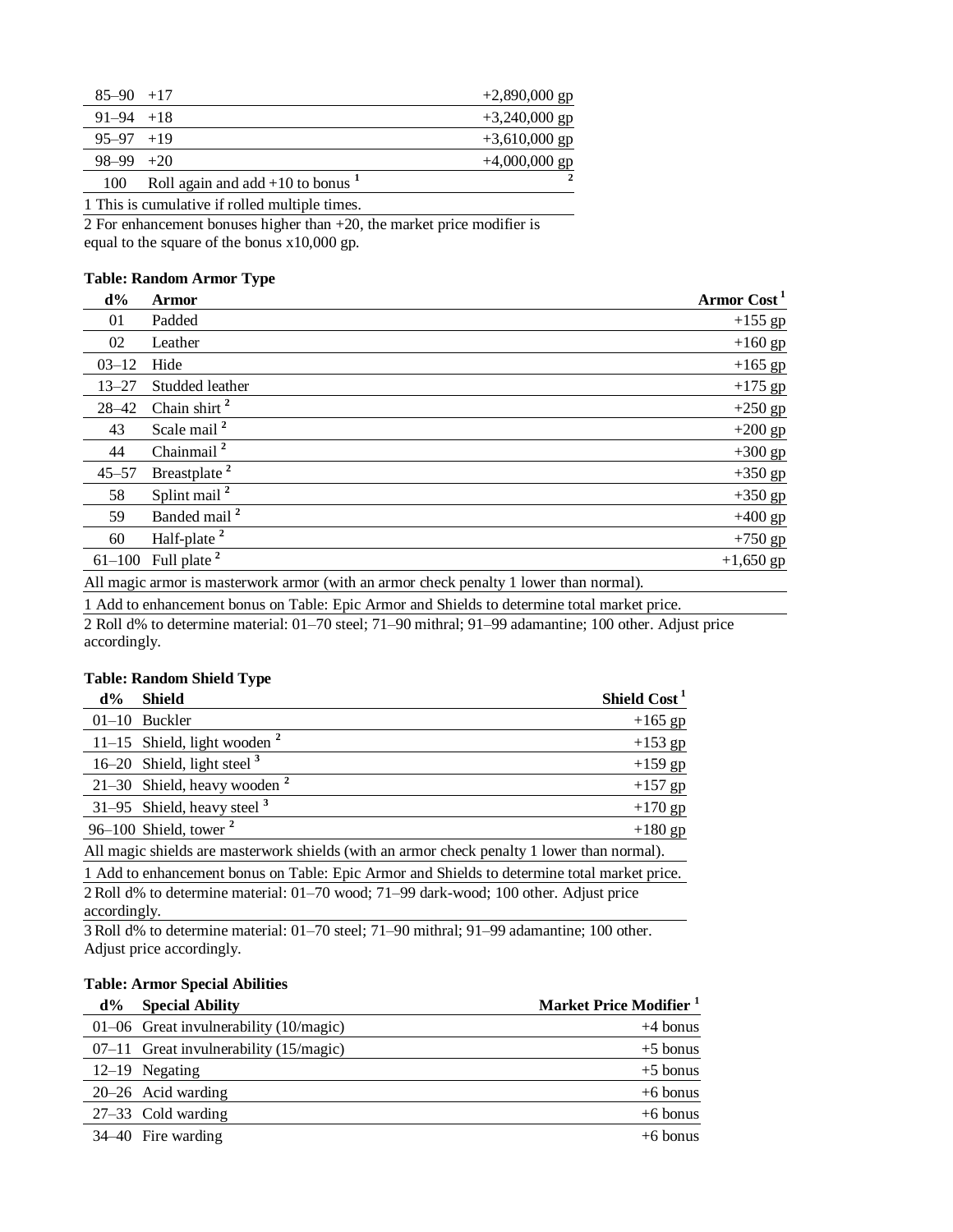|           | 41–44 Great invulnerability (5/epic)                                                      | $+6$ bonus |
|-----------|-------------------------------------------------------------------------------------------|------------|
|           | 45–50 Great spell resistance (SR 21)                                                      | $+6$ bonus |
|           | 51–57 Lightning warding                                                                   | $+6$ bonus |
|           | 58–64 Sonic warding                                                                       | $+6$ bonus |
|           | 65–67 Great invulnerability (10/epic)                                                     | $+7$ bonus |
|           | 68–72 Great spell resistance (SR 23)                                                      | $+7$ bonus |
|           | 73–76 Great spell resistance (SR 25)                                                      | $+8$ bonus |
|           | 77–79 Great spell resistance (SR 27)                                                      | $+9$ bonus |
| $80 - 87$ | Roll on nonepic magic item Table: Armor Special Abilities, then roll again on this table. |            |
|           | 88–95 Roll twice on nonepic magic item Table: Armor Special Abilities.                    |            |
|           | 96–100 Roll twice again $^2$                                                              |            |

1 Add to enhancement bonus on Table: Epic Armor and Shields to determine total market price.

2 If a special ability is rolled twice, only one counts. If two versions of the same special ability are rolled, use the better.

|           | Table: Shield Special Abilities                                                               |                                    |
|-----------|-----------------------------------------------------------------------------------------------|------------------------------------|
| $d\%$     | <b>Shield Special Ability</b>                                                                 | Market Price Modifier <sup>1</sup> |
|           | $01-06$ Great invulnerability $(10/magic)$                                                    | $+4$ bonus                         |
| 07–12     | Great invulnerability (15/magic)                                                              | $+5$ bonus                         |
| $13 - 19$ | Acid warding                                                                                  | $+6$ bonus                         |
|           | 20–26 Cold warding                                                                            | $+6$ bonus                         |
| 27–33     | Fire warding                                                                                  | $+6$ bonus                         |
| 34–37     | Great invulnerability (5/epic)                                                                | $+6$ bonus                         |
|           | 38–43 Great spell resistance (SR 21)                                                          | $+6$ bonus                         |
|           | 44–46 Infinite arrow deflection                                                               | $+6$ bonus                         |
|           | 47–53 Lightning warding                                                                       | $+6$ bonus                         |
| 54–60     | Sonic warding                                                                                 | $+6$ bonus                         |
| 61–63     | Great invulnerability (10/epic)                                                               | $+7$ bonus                         |
| 64–68     | Great spell resistance (SR 23)                                                                | $+7$ bonus                         |
| $69 - 71$ | Exceptional arrow deflection                                                                  | $+8$ bonus                         |
| 72–75     | Great spell resistance (SR 25)                                                                | $+8$ bonus                         |
| $76 - 78$ | Great spell resistance (SR 27)                                                                | $+9$ bonus                         |
| 79        | Great reflection                                                                              | $+10$ bonus                        |
| $80 - 87$ | Roll on nonepic magic item Table: Shield Special Abilities, then roll again on this<br>table. |                                    |

88–95 Roll twice on nonepic magic item Table: Shield Special Abilities.

96–100 Roll twice again **<sup>2</sup>**

**Table: Shield Special Abilities** 

1 Add to enhancement bonus on Table: Epic Armor and Shields to determine total market price.

2 If you roll a special ability twice, only one counts. If you roll two versions of the same special ability, use the better.

### EPIC ARMOR AND SHIELD SPECIAL ABILITY DESCRIPTIONS

Most magic armor and shields only have enhancement bonuses. Such items can also have special abilities, such as those detailed below and nonepic abilities*.* Armor or a shield with a special ability must have at least a +1 enhancement bonus.

**Acid Warding:** The armor absorbs the first 50 points of acid damage per round that the wearer would normally take (similar to the *resist energy* spell).

*Caster Level:* 21st; *Prerequisites:* Craft Magic Arms and Armor, Craft Epic Magic Arms and Armor, *protection from energy; Market Price:* +6 bonus.

**Cold Warding:** The armor absorbs the first 50 points of cold damage per round that the wearer would normally take (similar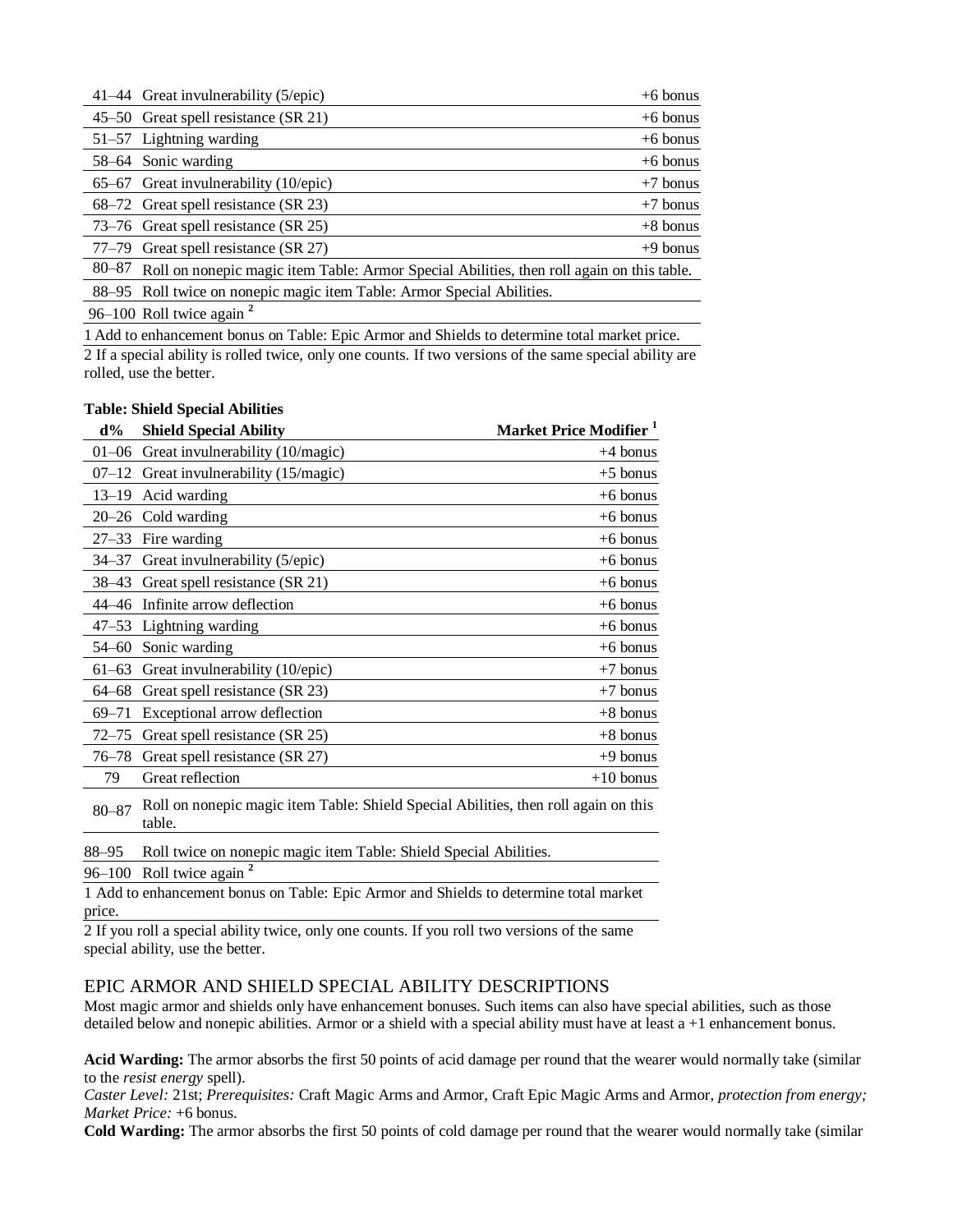to the *resist energy* spell).

*Caster Level:* 21st; *Prerequisites:* Craft Magic Arms and Armor, Craft Epic Magic Arms and Armor, *protection from energy; Market Price:* +6 bonus.

**Exceptional Arrow Deflection:** This shield functions like a *shield of arrow deflection* except that it can deflect any type of ranged attack (including spells that require a ranged touch attack) as if it were an arrow. Any time the bearer would normally be struck by a ranged attack, he or she can make a Reflex saving throw (DC 20). If the ranged attack has an enhancement bonus (or a spell level), the DC increases by that amount. If he or she succeeds, the shield deflects the attack. The bearer must be aware of the attack and not flat-footed. Attempting to deflect a ranged attack doesn't count as an action.

*Caster Level:* 23rd; *Prerequisites:* Craft Magic Arms and Armor, Craft Epic Magic Arms and Armor, *shield, wall of force; Market Price: +*8 bonus.

**Fire Warding:** The armor absorbs the first 50 points of fire damage per round that the wearer would normally take (similar to the *resist energy* spell).

*Caster Level:* 21st; *Prerequisites:* Craft Magic Arms and Armor, Craft Epic Magic Arms and Armor, *protection from energy; Market Price: +*6 bonus.

**Great Invulnerability:** This suit of armor or shield grants the wearer damage reduction. The damage reduction can be 10/magic, 15/magic, 5/epic, or 10/epic, depending on the armor.

*Caster Level:* 19th (10/magic), 20th (15/magic), 21st (5/epic), 22nd (10/epic); *Prerequisites:* Craft Magic Arms and Armor, Craft Epic Magic Arms and Armor, *stoneskin, wish,* or *miracle; Market Price:+*4 bonus (10/magic),+5 bonus (15/magic),+6 bonus  $(5/epic)$ , +7 bonus  $(10/epic)$ .

**Great Reflection:** Any time its bearer of this shield is targeted with a spell, it automatically reflects the spell back at the caster (as the *spell turning* spell). The wearer can lower or raise this effect as a free action (thus allowing beneficial spells in as desired).

*Caster Level:* 25th; *Prerequisites:* Craft Magic Arms and Armor, Craft Epic Magic Arms and Armor, *spell turning; Market Price: +*10 bonus.

Great Spell Resistance: This suit of armor or shield grants the wearer spell resistance. The spell resistance can be 21, 23, 25, or 27, depending on the armor.

*Caster Level:* 21st (SR 21), 22nd (SR 23), 23rd (SR 25), 24th (SR 27); *Prerequisites:* Craft Magic Arms and Armor, Craft Epic Magic Arms and Armor, *spell resistance; Market Price: +*6 bonus (SR 21), +7 bonus (SR 23), +8 bonus (SR 25), +9 bonus (SR 27).

**Infinite Arrow Deflection:** This shield functions like a *shield of arrow deflection*, though it can deflect any number of projectiles or thrown weapons each round. Any time the bearer would normally be struck by a ranged weapon, he or she can make a Reflex saving throw (DC 20). If the ranged weapon has an enhancement bonus, the DC increases by that amount. If he or she succeeds, the shield deflects the weapon. The bearer must be aware of the attack and not flat-footed. Attempting to deflect a ranged weapon doesn't count as an action. Exceptional ranged weapons, such as boulders hurled by giants or ranged spells*,* can't be deflected.

*Caster Level:* 21st; *Prerequisites:* Craft Magic Arms and Armor, Craft Epic Magic Arms and Armor, *protection from arrows, shield; Market Price: +*6 bonus.

**Lightning Warding:** The armor absorbs the first 50 points of lightning damage per round that the wearer would normally take (similar to the *resist energy* spell).

*Caster Level:* 21st; *Prereq-uisites:* Craft Magic Arms and Armor, Craft Epic Magic Arms and Armor, *protection from energy; Market Price: +*6 bonus.

**Negating:** Immediately after the wearer of this armor is hit with a magic weapon, the armor casts *greater dispelling* on the weapon. (In the case of projectile weapons, the armor casts *greater dispelling* on the weapon that fired the projectile if it is in range. If it is out of range, the armor does nothing.) No weapon can be affected by the armor more than once per day (regardless of the success of the dispel check).

*Caster Level:* 20th; *Prerequisites:* Craft Magic Arms and Armor, Craft Epic Magic Arms and Armor, *greater dispelling; Market Price: +*5 bonus.

**Sonic Warding:** The armor absorbs the first 50 points of sonic damage per round that the wearer would normally take (similar to the *resist energy* spell).

*Caster Level:* 21st; *Prerequisites:* Craft Magic Arms and Armor, Craft Epic Magic Arms and Armor, *protection from energy; Market Price: +*6 bonus.

#### **Table: Specific Epic Magic Armor and Shields**

| $d\%$     | <b>Specific Armor or Shield</b>  | <b>Market Price</b> |
|-----------|----------------------------------|---------------------|
| $01 - 20$ | Shapeshifter's armor             | $400,165$ gp        |
|           | 21–40 Warlord's breastplate      | $416,200$ gp        |
|           | 41–57 Dragonskin armor           | 564,550 gp          |
| 58–71     | Armor of the celestial battalion | $616,300$ gp        |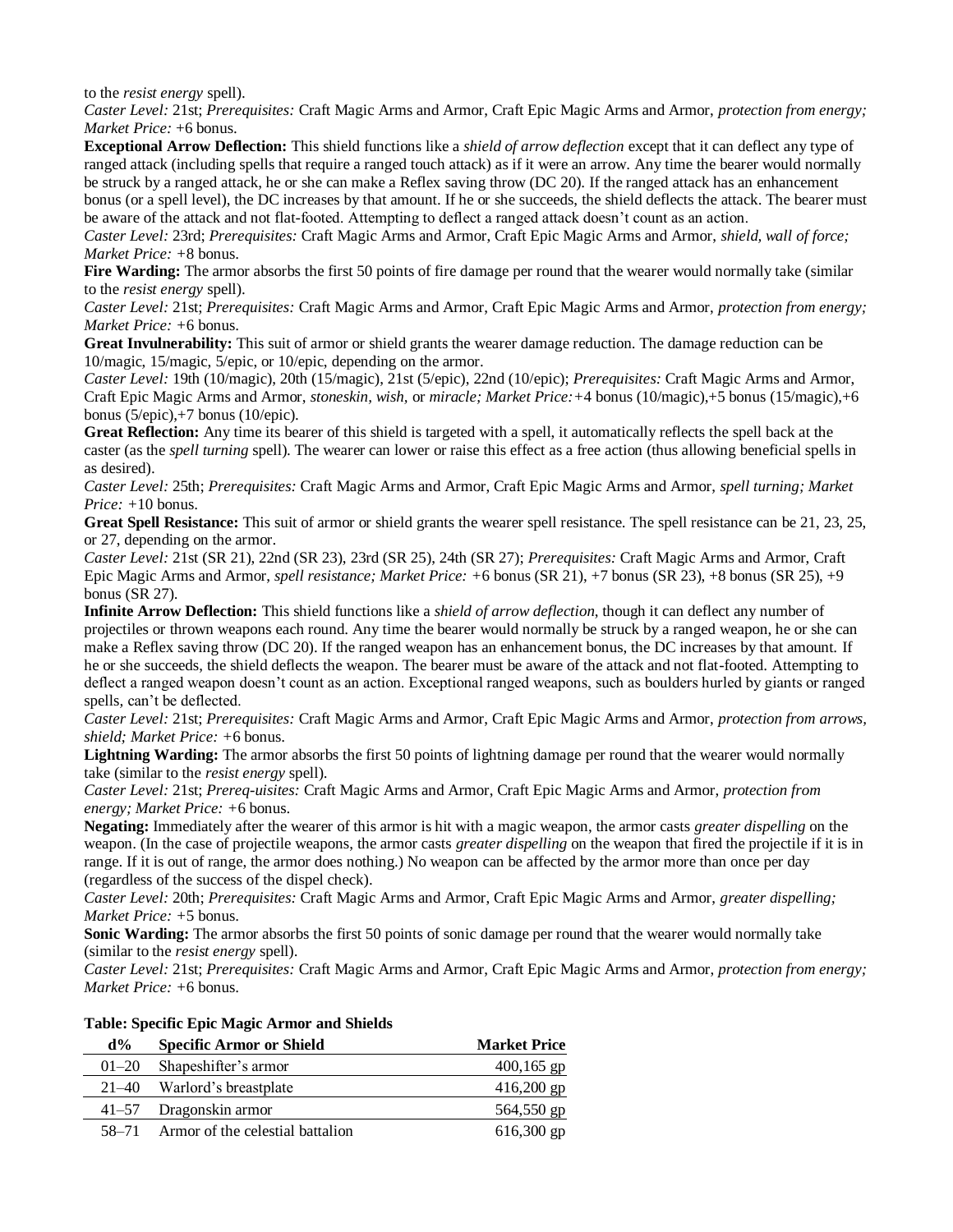| 72–82 Armor of the abyssal horde   | 768,260 gp     |
|------------------------------------|----------------|
| 83–93 Antimagic armor              | 871,500 gp     |
| 94–100 Bulwark of the great dragon | $1,612,980$ gp |

# SPECIFIC ARMORS AND SHIELDS

**Antimagic Armor:** This +*1 negating full plate armor of invulnerability* is crafted of adamantine (and thus has damage reduction 3/–). The armor provides a –5 penalty on dispel checks made against it or its wearer.

*Caster Level:* 21st; *Prerequisites:* Craft Magic Arms and Armor, Craft Epic Magic Arms and Armor, *greater dispelling, stoneskin, wish* or *miracle; Market Price:* 871,500 gp; *Cost to Create:* 436,500 gp + 18,700 XP.

**Armor of the Abyssal Horde:** This+*6 full plate armor's* clawed gauntlets are effectively +4 keen weapons (1d10/19–20) that afflict the target as if she had been struck by an *energy drain* spell (Fortitude negates DC 23). The armor bestows two negative levels on any nonevil creature wearing it. These negative levels persist as long as the armor is worn and disappear when the armor is removed. The negative levels never result in actual level loss, but they cannot be overcome in any way (including *restoration* spells) while the armor is worn.

*Caster Level:* 20th; *Prerequisites:* Craft Magic Arms and Armor, Craft Epic Magic Arms and Armor, creator must be evil, *energy drain; Market Price:* 768,260 gp; *Cost to Create:* 385,260 gp + 17,660 XP.

**Armor of the Celestial Battalion:** This+*7 chainmail* is so fine and light that it can be worn under normal clothing without revealing its presence. It has a maximum Dexterity bonus of +10, no armor check penalty, and an arcane spell failure chance of 10%. It is considered light armor, and it allows the wearer to fly at will (as the *fly* spell). Furthermore, the wearer is at all times surrounded by a *magic circle against evil* effect (as the spell) which, if dispelled, can be created again as a free action. *Caster Level:* 20th; *Prerequisites:* Craft Magic Arms and Armor, Craft Epic Magic Arms and Armor, creator must be good, *magic circle against evil; Market Price:* 616,300 gp; *Cost to Create:* 308,300 gp + 16,160 XP.

**Bulwark of the Great Dragon:** This +*6 heavy shield* bears the image of a dragon's head. Three times per day, the bearer of the shield can command it to belch forth a breath weapon of the appropriate type. The range of this breath weapon is 80 feet (if a line) or 40 feet (if a cone). Regardless of the type, the breath weapon deals 20d6 points of damage. In addition, the shield provides the bearer with resistance 50 to the energy type that matches its breath weapon. To determine what type of *dragon shield* is found, roll d% and consult the following table:

| $d\%$      | <b>Color</b>  | <b>Breath</b>                |
|------------|---------------|------------------------------|
| $01 - 10$  | <b>Black</b>  | Line of acid                 |
| $11 - 20$  | Blue          | Line of lightning            |
| $21 - 30$  | <b>Brass</b>  | Line of fire                 |
| $31 - 40$  | <b>Bronze</b> | Line of lightning            |
| $41 - 50$  | Copper        | Line of acid                 |
| $51 - 60$  | Gold          | Cone of fire                 |
| $61 - 70$  | Green         | Cone of corrosive (acid) gas |
| $71 - 80$  | Red           | Cone of fire                 |
| $81 - 90$  | Silver        | Cone of cold                 |
| $91 - 100$ | White         | Cone of cold                 |

*Caster Level:* 20th; *Prerequisites:* Craft Magic Arms and Armor, Craft Epic Magic Arms and Armor, *protection from energy; Market Price:* 1,612,970 gp; *Cost to Create:* 806,570 gp + 26,128 XP.

**Dragonskin Armor:** This+*5 full plate armor* is crafted from the hide of a great wyrm dragon. At the wearer's command, the armor sprouts enormous dragon wings, allowing the wearer to fly at a speed of 90 feet (clumsy) for a total of 4 hours each day. The armor also grants immunity to a specific type of energy, based on the color of dragon that supplied the armor. Roll d% on the following table to determine the color and immunity.

| $d\%$     | <b>Color</b>  | <b>Immunity</b> |
|-----------|---------------|-----------------|
| $01 - 10$ | <b>Black</b>  | Acid            |
| $11 - 20$ | Blue          | Lightning       |
| $21 - 30$ | <b>Brass</b>  | Fire            |
| $31 - 40$ | <b>Bronze</b> | Lightning       |
| $41 - 50$ | Copper        | Acid            |
| $51 - 60$ | Gold          | Fire            |
| $61 - 70$ | Green         | Acid            |
| $71 - 80$ | Red           | Fire            |
| $81 - 90$ | Silver        | Cold            |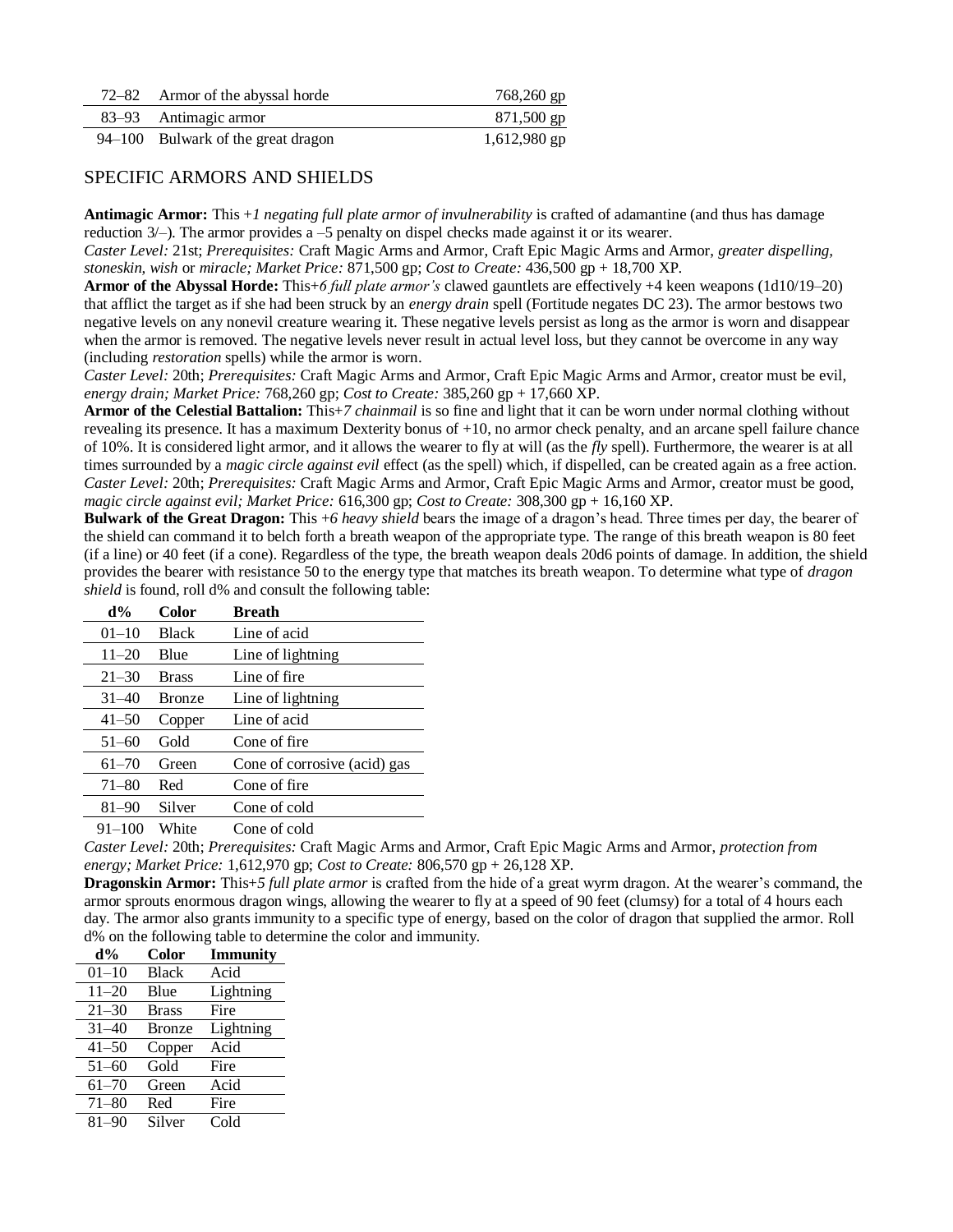91–100 White Cold

The wearer of the armor takes  $a - 4$  circumstance penalty on Diplomacy checks with dragons, but gains  $a + 4$  circumstance bonus on Intimidate checks against dragons.

*Caster Level:* 24th; *Prerequisites:* Craft Magic Arms and Armor, Craft Epic Magic Arms and Armor, *protection from energy, shapechange; Market Price:* 564,550 gp; *Cost to Create:* 283,250 gp + 15,629 XP.

**Shapeshifter's Armor:** This suit of +6 hide armor grants its full Armor Class bonus regardless of any form the wearer takes (with *polymorph, shapechange, wild shape,* or similar abilities).

*Caster Level:* 21st; *Prerequisites:* Craft Magic Arms and Armor, Craft Epic Magic Arms and Armor, *shapechange* or *wild shape* ability; *Market Price:* 400,165 gp; *Cost to Create:* 200,165 gp + 14,000 XP.

**Warlord's Breastplate:** This +*6 mithral breastplate* has an armor check penalty of –1, a maximum Dexterity bonus of +5, and an arcane spell failure chance of 15%. It is considered light armor and weighs 15 pounds. It grants the wearer a +4 enhancement bonus to Charisma and allows the wearer to attract and lead a number of followers as if he or she had the Leadership feat (though this power doesn't allow the wearer to attract a cohort). If the wearer already has the Leadership feat, this armor has no cumulative effect on his or her followers.

*Caster Level:* 21st; *Prerequisites:* Craft Magic Arms and Armor, Craft Epic Magic Arms and Armor, *charm monster, sympathy; Market Price:* 416,200 gp; *Cost to Create:* 210,200 gp + 14,120 XP.

# WEAPONS

Except when otherwise stated, epic magic weapons follow the rules for nonepic magic weapons. There is no limit to an epic magic weapon's enhancement bonus, to the market price modifier of an epic magic weapon special ability, or to the total of an epic magic weapon's enhancement bonus and market price modifier.

# EPIC WEAPON BASE PRICE

To find the base price of an epic magic weapon, roll on Table: Weapons. Note that the +6 to +10 rows apply only to weapons that provide an enhancement bonus of  $+6$  to  $+10$  or weapons with a single special ability whose market price modifier is  $+6$ to  $+10$ . Magic weapons with a total effective bonus of  $+6$  to  $+10$  but that have an enhancement bonus of  $+5$  or less and special abilities whose individual market price modifiers are +5 or less use the table for nonepic magic weapons to determine price.

| $d\%$     | <b>Enhancement Bonus</b>                                         | Market Price <sup>1</sup> |
|-----------|------------------------------------------------------------------|---------------------------|
| $01 - 03$ | $+1$                                                             | $+2,000$ gp               |
| $04 - 07$ | $+2$                                                             | $+8,000$ gp               |
| $08 - 13$ | $+3$                                                             | $+18,000$ gp              |
| $14 - 20$ | $+4$                                                             | $+32,000$ gp              |
| $21 - 28$ | $+5$                                                             | $+50,000$ gp              |
| $29 - 36$ | $+6$                                                             | $+720,000$ gp             |
| $37 - 43$ | $+7$                                                             | $+980,000$ gp             |
| $44 - 49$ | $+8$                                                             | $+1,280,000$ gp           |
| $50 - 53$ | $+9$                                                             | $+1,620,000$ gp           |
| $54 - 56$ | $+10$                                                            | $+2,000,000$ gp           |
| $57 - 61$ | Specific weapon <sup>2</sup>                                     |                           |
| $62 - 80$ | Melee weapon with special ability and roll again <sup>3</sup>    |                           |
| $81 - 99$ | Ranged weapon with special ability and roll again <sup>3</sup>   |                           |
| 100       | Roll on Table: Epic Weapons                                      |                           |
|           | 1 This price is for 50 arrows, crossbow bolts, or sling bullets. |                           |

### **Table: Weapons**

3 See Table: Melee Weapon Special Abilities for melee weapons or Table: Ranged Weapon Special Abilities for ranged weapons.

#### **Table: Epic Weapons**

2 See Table: Specific Weapons.

| $d\%$     | <b>Enhancement Bonus</b> | <b>Market Price</b> |
|-----------|--------------------------|---------------------|
| $01 - 21$ | $+11$                    | $+2,420,000$ gp     |
| $22 - 39$ | $+12$                    | $+2,880,000$ gp     |
| $40 - 54$ | $+13$                    | $+3,380,000$ gp     |
| $55 - 66$ | $+14$                    | $+3,920,000$ gp     |
| $67 - 76$ | $+15$                    | $+4,500,000$ gp     |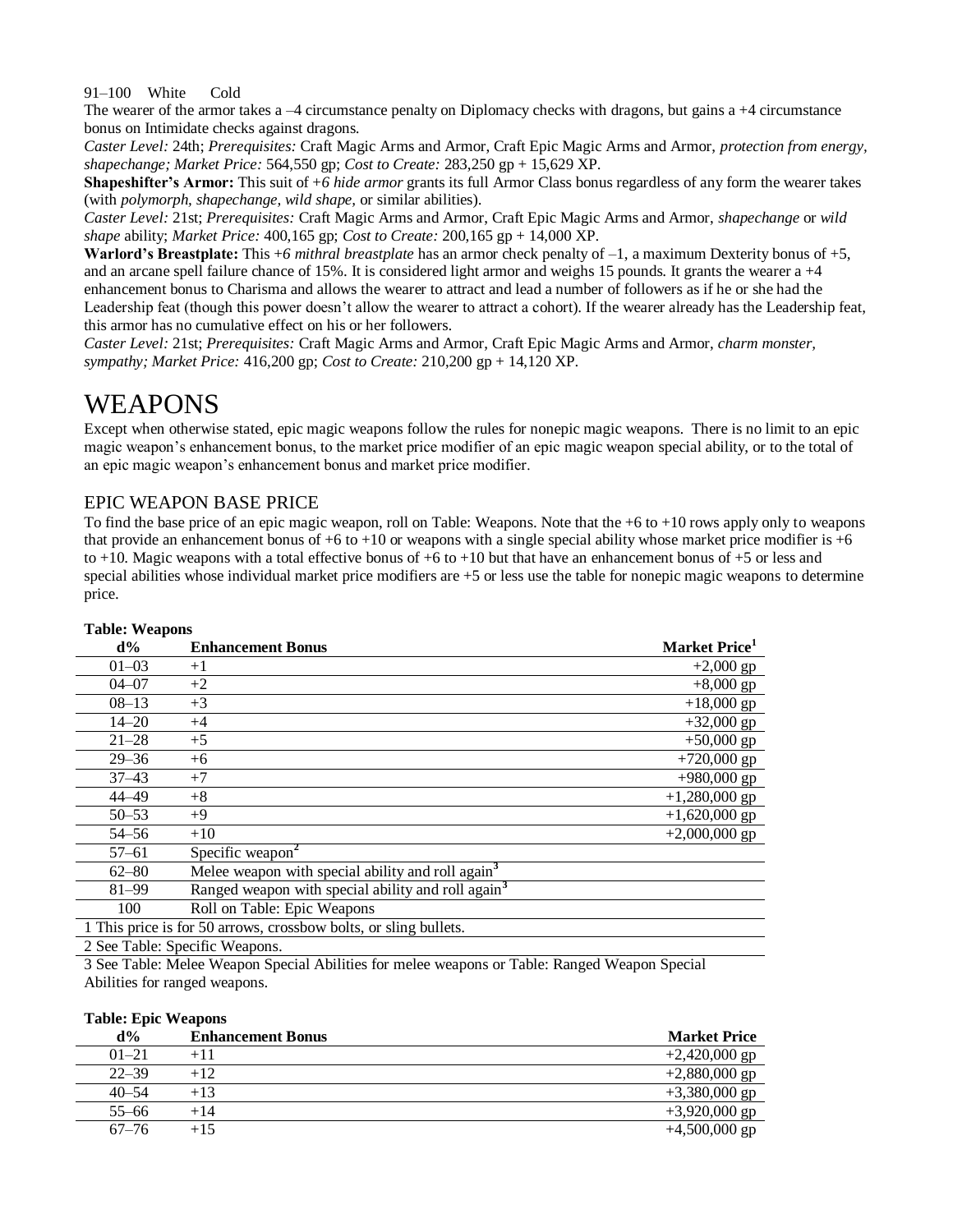| $77 - 84$ | $+16$                                          | $+5,120,000$ gp |
|-----------|------------------------------------------------|-----------------|
| $85 - 90$ | $+17$                                          | $+5,780,000$ gp |
| $91 - 94$ | $+18$                                          | $+6,480,000$ gp |
| $95 - 97$ | $+19$                                          | $+7,220,000$ gp |
| 98-99     | $+20$                                          | $+8,000,000$ gp |
| 100       | Roll again and add $+10$ to bonus <sup>1</sup> |                 |

1This is cumulative if rolled multiple times.

2 For enhancement bonuses higher than +20, the market price modifier is equal to the square of the bonus x20,000 gp.

#### **Table: Weapon Type Determination**

| $d\%$      | Weapon Type                           |
|------------|---------------------------------------|
| $01 - 70$  | Roll on Table: Common Melee Weapon    |
| 71–80      | Roll on Table: Uncommon Melee Weapons |
| $81 - 100$ | Roll on Table: Ranged Weapons         |

#### **Table: Common Melee Weapons**

| $d\%$      | Weapon <sup>1</sup> | Weapon Cost <sup>2</sup> |
|------------|---------------------|--------------------------|
| $01 - 04$  | Dagger              | $+302$ gp                |
| $05 - 14$  | Greataxe            | $+320$ gp                |
| $15 - 24$  | Greatsword          | $+350$ gp                |
| $25 - 28$  | Kama                | $+302$ gp                |
| $29 - 41$  | Longsword           | $+315$ gp                |
| $42 - 45$  | Mace, light         | $+305$ gp                |
| $46 - 50$  | Mace, heavy         | $+312$ gp                |
| $51 - 54$  | Nunchaku            | $+302$ gp                |
| $55 - 57$  | Quarterstaff $3$    | $+600$ gp                |
| 58-61      | Rapier              | $+320$ gp                |
| $62 - 66$  | Scimitar            | $+315$ gp                |
| $67 - 70$  | Shortspear          | $+302$ gp                |
| $71 - 74$  | Siangham            | $+303$ gp                |
| $75 - 84$  | Sword, bastard      | $+335$ gp                |
| $85 - 89$  | Sword, short        | $+310$ gp                |
| $90 - 100$ | Waraxe, dwarven     | $+330$ gp                |
|            |                     |                          |

All magic weapons are masterwork weapons.

1 For weapons normally made of steel, roll d% to determine material: 01–85 steel; 86–99 adamantine; 100 other. Adjust price accordingly.

2 Add to enhancement bonus on Table: Weapons to determine total market price.

3 Masterwork double weapons incur double the masterwork cost to account for each head (+300 gp masterwork cost per head for a total of +600 gp). Double weapons have separate bonuses for their different heads. If randomly determined, the second head of a double weapon has the same enhancement bonus as the main head (01–50 on  $d\%$ ), doubling the cost of the bonus, or its enhancement bonus is one less (51–100) on d%) and it has no special abilities.

#### **Table: Uncommon Melee Weapons**

| $d\%$     | Weapon <sup>1</sup>          | Weapon Cost <sup>2</sup> |
|-----------|------------------------------|--------------------------|
| $01 - 03$ | Axe, orc double <sup>3</sup> | $+660$ gp                |
| $04 - 07$ | Battleaxe                    | $+310$ gp                |
| $08 - 10$ | Chain, spiked                | $+325$ gp                |
| $11 - 12$ | Club                         | $+300$ gp                |
| $13 - 16$ | Crossbow, hand               | $+400$ gp                |
| $17 - 19$ | Crossbow, repeating          | $+550$ gp                |
| $20 - 21$ | Dagger, punching             | $+302$ gp                |
| $22 - 23$ | Falchion                     | $+375$ gp                |
| $24 - 26$ | Flail, dire $3$              | $+690$ gp                |
| $27 - 31$ | Flail, heavy                 | $+315$ gp                |
| $32 - 35$ | Flail, light                 | $+308$ gp                |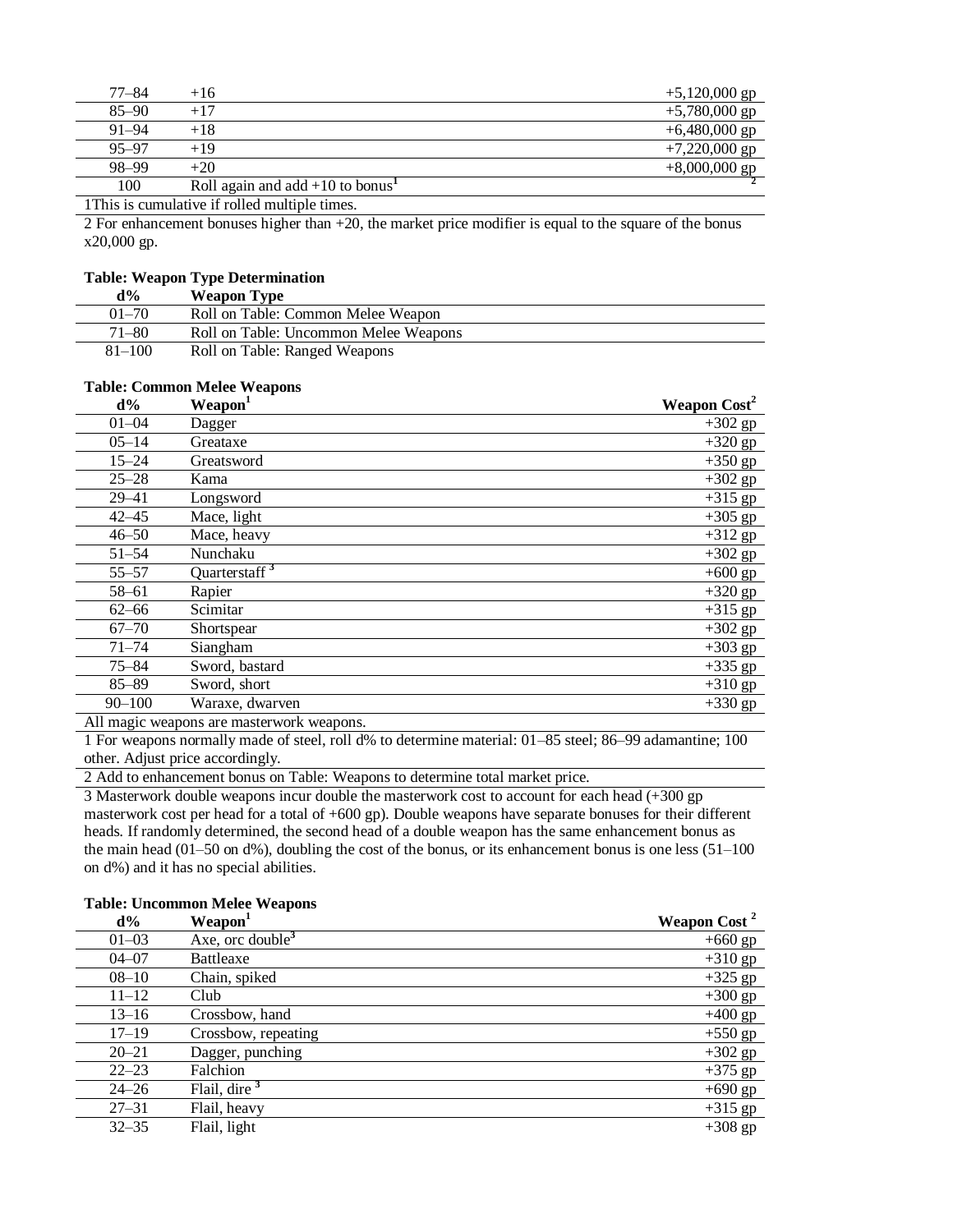| $36 - 37$  | Gauntlet                          | $+302$ gp            |
|------------|-----------------------------------|----------------------|
| $38 - 39$  | Gauntlet, spiked                  | $+305$ gp            |
| $40 - 41$  | Glaive                            | $+308$ gp            |
| $42 - 43$  | Greatclub                         | $+305$ gp            |
| $44 - 45$  | Guisarme                          | $+309$ gp            |
| $46 - 48$  | Halberd                           | $+310$ gp            |
| $49 - 51$  | Halfspear                         | $+301$ gp            |
| $52 - 54$  | Hammer, gnome hooked <sup>3</sup> | $+620$ gp            |
| $55 - 56$  | Hammer, light                     | $+301$ gp            |
| $57 - 58$  | Handaxe                           | $+306$ gp            |
| $59 - 61$  | Kukri                             | $+308$ gp            |
| $62 - 63$  | Lance, heavy                      | $+310$ gp            |
| $64 - 65$  | Lance, light                      | $+306$ gp            |
| $66 - 67$  | Longspear                         | $\overline{+305}$ gp |
| $68 - 70$  | Morningstar                       | $+308$ gp            |
| $71 - 72$  | <b>Net</b>                        | $+320$ gp            |
| $73 - 74$  | Pick, heavy                       | $+308$ gp            |
| $75 - 76$  | Pick, light                       | $+304$ gp            |
| $77 - 78$  | Ranseur                           | $+310$ gp            |
| $79 - 80$  | Sap                               | $\overline{+301}$ gp |
| $81 - 82$  | Scythe                            | $+318$ gp            |
| $83 - 84$  | Shuriken                          | $+301$ gp            |
| $85 - 86$  | Sickle                            | $\overline{+306}$ gp |
| $87 - 89$  | Sword, two-bladed 3               | $+700$ gp            |
| $90 - 91$  | Trident                           | $\overline{+}315$ gp |
| $92 - 94$  | Urgrosh, dwarven <sup>3</sup>     | $\overline{+650}$ gp |
| $95 - 97$  | Warhammer                         | $+312$ gp            |
| $98 - 100$ | Whip                              | $+301$ gp            |

All magic weapons are masterwork weapons.

1 For weapons normally made of steel, roll d% to determine material: 01–85 steel; 86–99 adamantine; 100 other. Adjust price accordingly.

2 Add to enhancement bonus on Table: Weapons to determine total market price.

3 Masterwork double weapons incur double the masterwork cost to account for each head (+300 gp masterwork cost per head for a total of +600 gp). Double weapons have separate bonuses for their different heads. If randomly determined, the second head of a double weapon has the same enhancement bonus as the main head (01–50 on d%), doubling the cost of the bonus, or its enhancement bonus is one less (51– 100) and it has no special abilities.

| <b>Table: Ranged Weapons</b> |                                      |                          |
|------------------------------|--------------------------------------|--------------------------|
| $d\%$                        | Weapon                               | Weapon Cost <sup>1</sup> |
| $01 - 10$                    | Ammunition                           |                          |
| $01 - 50$                    | Arrows $(50)$                        | $+350$ gp                |
| $51 - 80$                    | Bolts, crossbow (50)                 | $+350$ gp                |
| $81 - 100$                   | Bullets, sling (50)                  | $+350$ gp                |
| $11 - 15$                    | Axe, throwing                        | $+308$ gp                |
| $16 - 25$                    | Crossbow, heavy                      | $+350$ gp                |
| $26 - 35$                    | Crossbow, light                      | $+335$ gp                |
| $36 - 39$                    | Dart                                 | $+300$ gp 5 sp           |
| $40 - 41$                    | Javelin                              | $+301$ gp                |
| $42 - 46$                    | Shortbow                             | $+330$ gp                |
| $47 - 51$                    | Shortbow, composite                  | $+375$ gp                |
| $52 - 56$                    | Shortbow, composite $(+1$ Str bonus) | $+450$ gp                |
| $57 - 61$                    | Shortbow, composite $(+2$ Str bonus) | $+525$ gp                |
| $62 - 65$                    | Sling                                | $+300$ gp                |
| $66 - 75$                    | Longbow                              | $+375$ gp                |
| $76 - 80$                    | Longbow, composite                   | $+400$ gp                |
| $81 - 85$                    | Longbow, composite $(+1$ Str bonus)  | $+500$ gp                |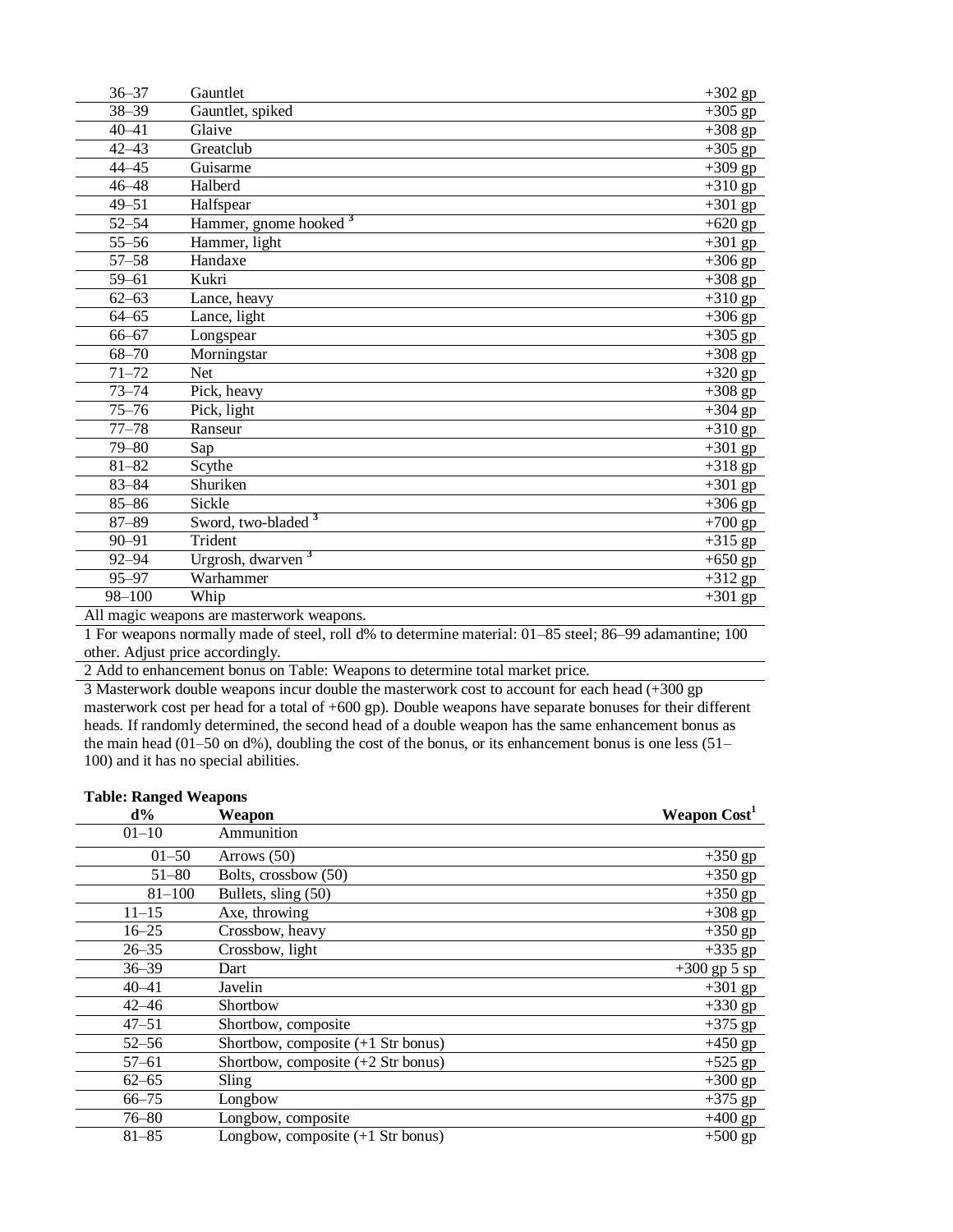| 86–90      | Longbow, composite $(+2 \text{ Str}$ bonus)               | $+600$ gp |
|------------|-----------------------------------------------------------|-----------|
| $91 - 95$  | Longbow, composite $(+3$ Str bonus)                       | $+700$ gp |
| $96 - 100$ | Longbow, composite $(+4$ Str bonus)                       | $+800$ gp |
|            | All secondo concerno con que secondo secondo con que a un |           |

All magic weapons are masterwork weapons.

1 Add to enhancement bonus on Table: Weapons to determine total market price.

### **Table: Melee Weapon Special Abilities**

| $d\%$     | <b>Special Ability</b>                                                                    | Market Price Modifier <sup>1</sup> |
|-----------|-------------------------------------------------------------------------------------------|------------------------------------|
| $01 - 08$ | Acidic blast                                                                              | $+6$ bonus                         |
| $09 - 16$ | Fiery blast                                                                               | $+6$ bonus                         |
| $17 - 24$ | Icy blast                                                                                 | $+6$ bonus                         |
| $25 - 32$ | Lightning blast                                                                           | $+6$ bonus                         |
| $33 - 40$ | Mighty disruption                                                                         | $+6$ bonus                         |
| $41 - 48$ | Sonic blast                                                                               | $+6$ bonus                         |
| $49 - 56$ | Dread                                                                                     | $+7$ bonus                         |
| $57 - 61$ | Anarchic power                                                                            | $+8$ bonus                         |
| $62 - 66$ | Everdancing                                                                               | $+8$ bonus                         |
| $67 - 71$ | Holy power                                                                                | $+8$ bonus                         |
| $72 - 76$ | Axiomatic power                                                                           | $+8$ bonus                         |
| $77 - 81$ | Unholy power                                                                              | $+8$ bonus                         |
| $82 - 89$ | Roll on nonepic magic item Table: Melee Weapon Special Abilities, then roll again on this |                                    |
|           | table.                                                                                    |                                    |
| $90 - 97$ | Roll twice on nonepic magic item Table: Melee Weapon Special Abilities.                   |                                    |

98–100 Roll twice again**<sup>2</sup>**

1 Add to enhancement bonus on Table: Epic Weapons to determine total market price.

2 If a special ability is rolled twice, only one counts. If two versions of the same special ability are rolled, use the better.

#### **Table: Ranged Weapon Special Abilities**

| $d\%$      | <b>Special Ability</b>                                                                                                                                                                                                                                                                                              | Market Price Modifier <sup>1</sup> |
|------------|---------------------------------------------------------------------------------------------------------------------------------------------------------------------------------------------------------------------------------------------------------------------------------------------------------------------|------------------------------------|
| $01 - 07$  | Acidic blast                                                                                                                                                                                                                                                                                                        | $+6$ bonus                         |
| $08 - 14$  | Distant shot                                                                                                                                                                                                                                                                                                        | $+6$ bonus                         |
| $15 - 21$  | Fiery blast                                                                                                                                                                                                                                                                                                         | $+6$ bonus                         |
| $22 - 28$  | Icy blast                                                                                                                                                                                                                                                                                                           | $+6$ bonus                         |
| $29 - 35$  | Lightning blast                                                                                                                                                                                                                                                                                                     | $+6$ bonus                         |
| 36–41      | Sonic blast                                                                                                                                                                                                                                                                                                         | $+6$ bonus                         |
| 42–48      | Triple-throw                                                                                                                                                                                                                                                                                                        | $+6$ bonus                         |
| $49 - 53$  | Unerring accuracy                                                                                                                                                                                                                                                                                                   | $+6$ bonus                         |
| $54 - 60$  | Dread                                                                                                                                                                                                                                                                                                               | $+7$ bonus                         |
| $61 - 65$  | Anarchic power                                                                                                                                                                                                                                                                                                      | $+8$ bonus                         |
| $66 - 70$  | Holy power                                                                                                                                                                                                                                                                                                          | $+8$ bonus                         |
| $71 - 75$  | Axiomatic power                                                                                                                                                                                                                                                                                                     | $+8$ bonus                         |
| 76–80      | Unholy power                                                                                                                                                                                                                                                                                                        | $+8$ bonus                         |
| $81 - 88$  | Roll on nonepic magic item Table: Ranged Weapon Special Abilities, then roll again on this                                                                                                                                                                                                                          |                                    |
|            | table.                                                                                                                                                                                                                                                                                                              |                                    |
| 89-96      | Roll twice on nonepic magic item Table: Ranged Weapon Special Abilities.                                                                                                                                                                                                                                            |                                    |
| $97 - 100$ | Roll twice $\alpha$ gain <sup>2</sup>                                                                                                                                                                                                                                                                               |                                    |
| 1 A 1 1 A  | $\frac{1}{2}$ $\frac{1}{2}$ $\frac{1}{2}$ $\frac{1}{2}$ $\frac{1}{2}$ $\frac{1}{2}$ $\frac{1}{2}$ $\frac{1}{2}$ $\frac{1}{2}$ $\frac{1}{2}$ $\frac{1}{2}$ $\frac{1}{2}$ $\frac{1}{2}$ $\frac{1}{2}$ $\frac{1}{2}$ $\frac{1}{2}$ $\frac{1}{2}$ $\frac{1}{2}$ $\frac{1}{2}$ $\frac{1}{2}$ $\frac{1}{2}$ $\frac{1}{2}$ |                                    |

1 Add to enhancement bonus on Table: Weapons to determine total market price.

2 If a special ability is rolled twice, only one counts. If two versions of the same special ability are rolled, use the better.

# **Table: Specific Weapons**

| $d\%$     | <b>Specific Weapon</b>   | <b>Market Price</b> |
|-----------|--------------------------|---------------------|
| $01 - 18$ | Stormbrand               | 235,350 gp          |
| $19 - 33$ | Quarterstaff of alacrity | $462,600$ gp        |
| $34 - 48$ | Souldrinker              | 478,335 gp          |
| $49 - 60$ | <b>Backstabber</b>       | 770,310 gp          |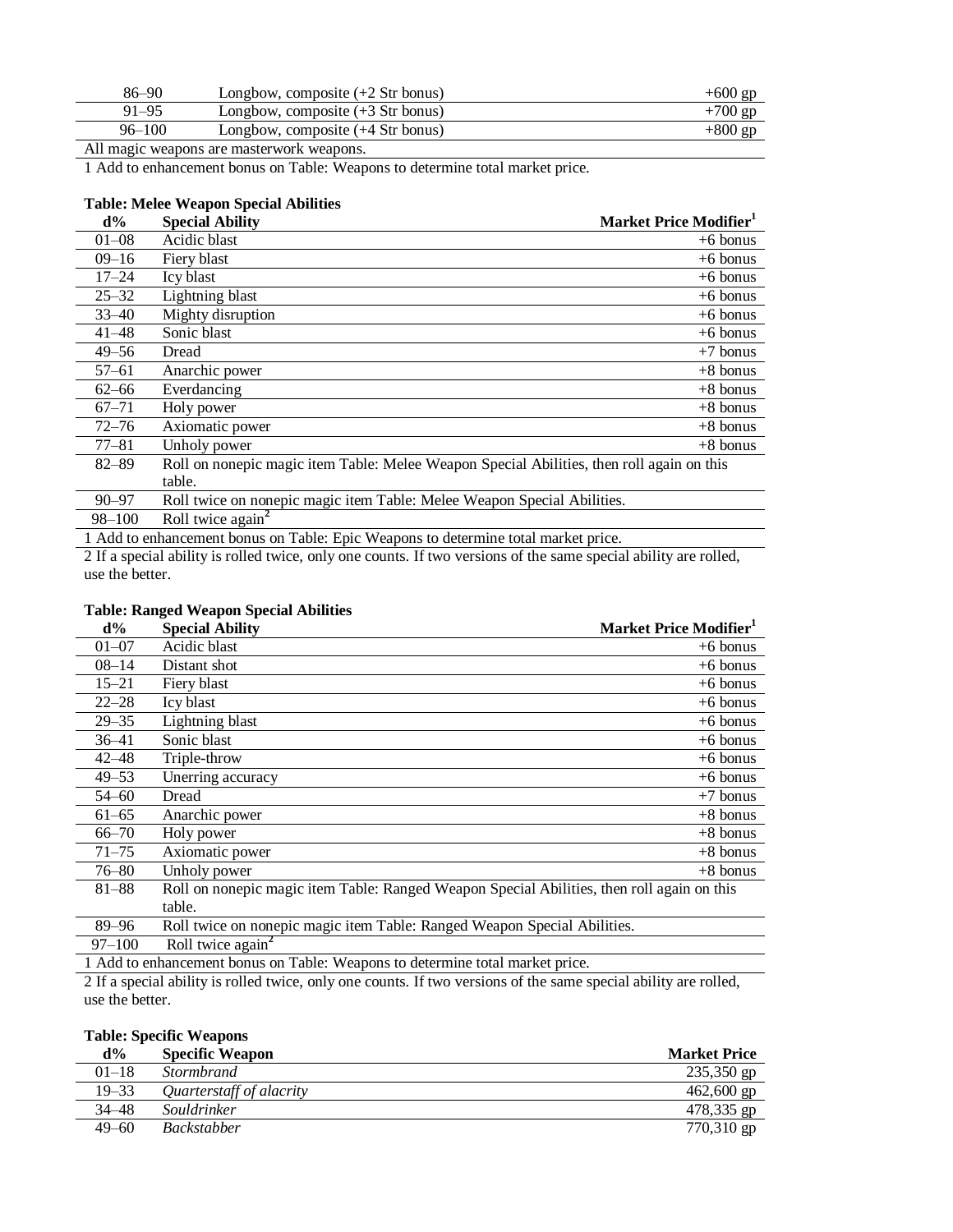| $61 - 68$  | Mace of ruin       | $1,000,312$ gp |
|------------|--------------------|----------------|
| $69 - 72$  | Gripsoul           | 1,856,500 gp   |
| $73 - 78$  | Elven greatbow     | 2,900,400 gp   |
| $79 - 64$  | Finaldeath         | 3,580,308 gp   |
| $85 - 90$  | Chaosbringer       | 4,025,350 gp   |
| $91 - 94$  | Holy devastator    | 4,620,315 gp   |
| $95 - 98$  | Unholy despoiler   | 4,620,315 gp   |
| $99 - 100$ | Everwhirling chain | 5,220,325 gp   |

# EPIC WEAPON SPECIAL ABILITY DESCRIPTIONS

Most magic weapons only have enhancement bonuses. They can also have special abilities, such as those detailed below and nonepic abilities. A weapon with a special ability must have at least a +1 enhancement bonus.

**Acidic Blast:** On command, an acidic blast weapon drips acid (though this deals no damage to the wielder). On any hit, this acid splashes the creature struck, dealing +3d6 points of bonus acid damage. On a successful critical hit it instead deals +6d6 points of acid damage (or +9d6 if the critical multiplier is x3, or +12d6 if the critical multiplier is x4). Bows, crossbows, and slings with this special ability bestow the bonus acid damage upon their ammunition.

*Caster Level:* 21st; *Prerequisites:* Craft Magic Arms and Armor, Craft Epic Magic Arms and Armor, *acid fog; Market Price: +*6 bonus.

**Anarchic Power:** This weapon is chaos-aligned and thus bypasses the corresponding damage reduction. When a weapon of anarchic power strikes a lawful target, this power deals +3d6 points of bonus chaotic damage to the target, and the target gains one negative level (Fortitude DC 23 to remove 24 hours later). On a successful critical hit it instead deals +6d6 points of chaotic damage and bestows two negative levels (or +9d6 and three negative levels if the critical multiplier is x3, or +12d6 and four negative levels if the critical multiplier is x4). The weapon bestows three negative levels on any lawful creature attempting to wield it. These negative levels remain as long as the weapon is in hand and disappear when the weapon is no longer wielded. These negative levels never result in actual level loss, but they cannot be overcome in any way (including *restoration* spells) while the weapon is wielded. Bows, crossbows, and slings with this special ability bestow the anarchic power upon their ammunition. This special ability does not stack with the nonepic anarchic special ability*.* 

*Caster Level:* 21st; *Prerequisites:* Craft Magic Arms and Armor, Craft Epic Magic Arms and Armor, *word of chaos; Market Price: +*8 bonus.

**Axiomatic Power:** This weapon is lawful-aligned and thus bypasses the corresponding damager reduction. When a weapon of axiomatic power strikes a chaotic target, this power erupts forth and deals +3d6 points of bonus lawful damage to the target, and the target gains one negative level (Fortitude DC 23 to remove 24 hours later). On a successful critical hit it instead deals +6d6 points of lawful damage and bestows two negative levels (or +9d6 and three negative levels if the critical multiplier is x3, or +12d6 and four negative levels if the critical multiplier is x4). The weapon bestows three negative levels on any chaotic creature attempting to wield it. These negative levels remain as long as the weapon is in hand and disappear when the weapon is no longer wielded. These negative levels never result in actual level loss, but they cannot be overcome in any way (including *restoration* spells) while the weapon is wielded. Bows, crossbows, and slings with this special ability bestow the lawful power upon their ammunition. This special ability does not stack with the nonepic axiomatic special ability.

*Caster Level:* 23rd; *Prerequisites:* Craft Magic Arms and Armor, Craft Epic Magic Arms and Armor, *dictum; Market Price: +*8 bonus.

**Distant Shot:** A distant shot weapon can be used against any target within line of sight at no penalty for range. *Caster Level:* 21st; *Prerequisites:* Craft Magic Arms and Armor, Craft Epic Magic Arms and Armor, *discern location; Market Price: +*6 bonus.

**Dread:** A dread weapon excels at attacking one type of creature. Against its designated foe, its effective enhancement bonus is +4 better than its normal enhancement bonus. Further, it deals +4d6 points of bonus damage against the foe, and if it scores a successful critical hit against the foe, that creature must make a Fortitude save (DC 27) or be destroyed instantly and turned to dust. (This even affects creatures immune to critical hits or death magic.) To randomly determine a dread weapon's designated foe, roll on the following table.

*Caster Level:* 22nd; *Prerequisites:* Craft Magic Arms and Armor, Craft Epic Magic Arms and Armor, *summon monster IX; Market Price: +*7 bonus.

| $d\%$     | <b>Designated Foe</b> | $d\%$     | <b>Designated Foe</b> |
|-----------|-----------------------|-----------|-----------------------|
| $01 - 05$ | Aberrations           | $58 - 60$ | Humanoids, orc        |
| $06 - 09$ | <b>Animals</b>        | $61 - 65$ | Magical beasts        |
| $10 - 16$ | Constructs            | 66–70     | Monstrous humanoids   |
| $17 - 22$ | <b>Dragons</b>        | $71 - 72$ | <b>Oozes</b>          |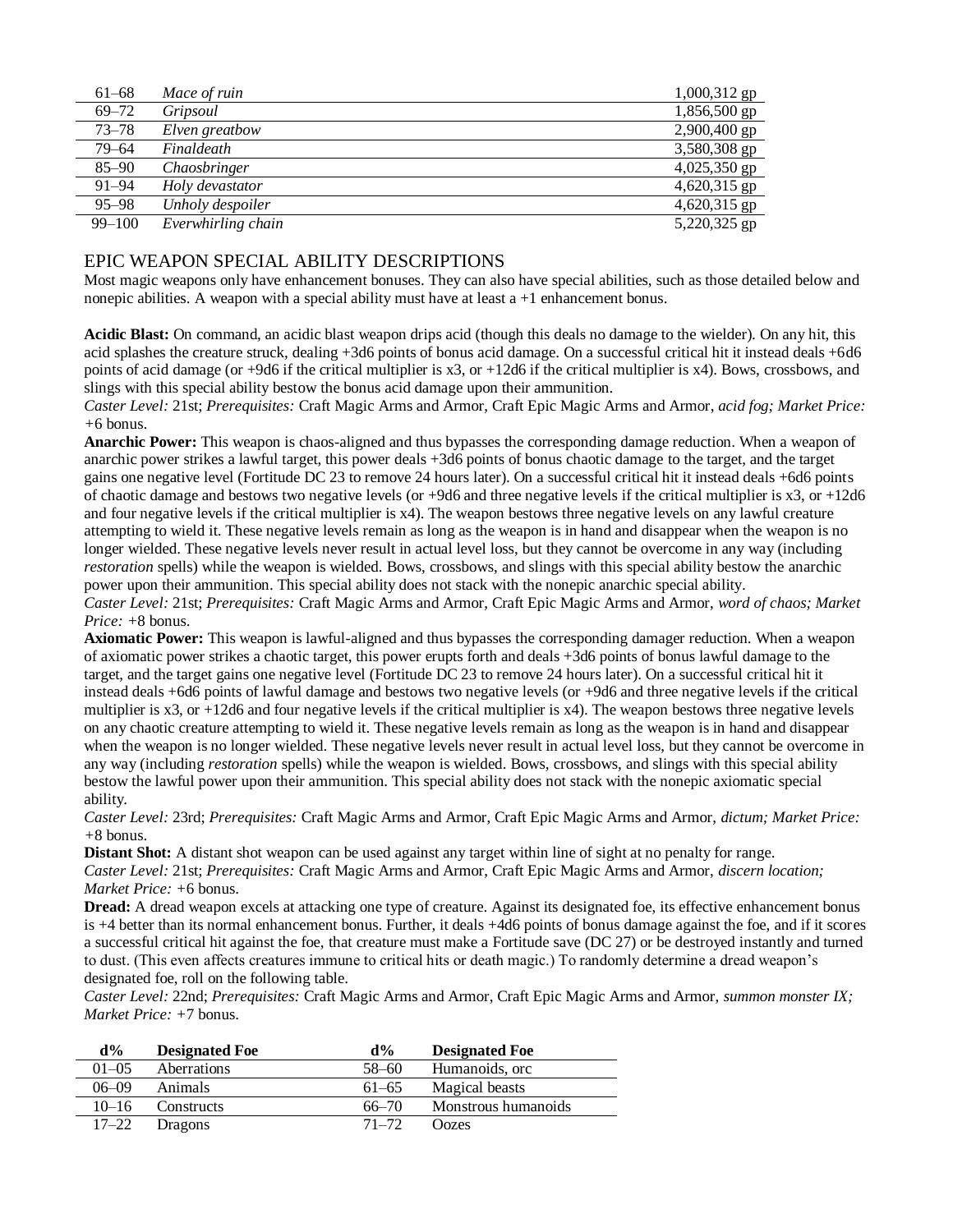| $23 - 27$ | Elementals                                                                                                  | 73         | Outsiders, air     |
|-----------|-------------------------------------------------------------------------------------------------------------|------------|--------------------|
| $28 - 32$ | Fey                                                                                                         | $74 - 76$  | Outsiders, chaotic |
| $33 - 39$ | Giants                                                                                                      | 77         | Outsiders, earth   |
| 40        | Humanoids, aquatic                                                                                          | 78–80      | Outsiders, evil    |
| $41 - 42$ | Humanoids, dwarf                                                                                            | 81         | Outsiders, fire    |
| $43 - 44$ | Humanoids, elf                                                                                              | $82 - 84$  | Outsiders, good    |
| 45        | Humanoids, gnoll                                                                                            | $85 - 87$  | Outsiders, lawful  |
| 46        | Humanoids, gnome                                                                                            | 88         | Outsiders, water   |
| $47 - 49$ | Humanoids, goblinoid                                                                                        | $89 - 90$  | Plants             |
| 50        | Humanoids, halfling                                                                                         | $91 - 98$  | Undead             |
| $51 - 54$ | Humanoids, human                                                                                            | $99 - 100$ | Vermin             |
| $- - - -$ | $\mathbf{r}$ , and $\mathbf{r}$ , and $\mathbf{r}$ , and $\mathbf{r}$ , and $\mathbf{r}$ , and $\mathbf{r}$ |            |                    |

55–57 Humanoids, reptilian

**Everdancing:** An everdancing weapon is much like a dancing weapon, though it can be loosed with a free action and will fight as long as desired. It can move up to 60 feet away from its owner. Its owner can instruct it to move to a different target as a move-equivalent action. If its owner is rendered unconscious or otherwise unable to direct it, it will fight the same opponent as long as that opponent is conscious and within range. The owner of an everdancing weapon can grasp it again as a free action (assuming it is within reach).

*Caster Level:* 23rd; *Prerequisites:* Craft Magic Arms and Armor, Craft Epic Magic Arms and Armor, *animate objects; Market Price: +*8 bonus.

**Fiery Blast:** On command, a fiery blast weapon is sheathed in fire (though this deals no damage to the wielder). On any hit, this fire engulfs the creature struck, dealing +3d6 points of bonus fire damage. On a successful critical hit it instead deals +6d6 points of fire damage (or +9d6 if the critical multiplier is x3, or +12d6 if the critical multiplier is x4). Bows, crossbows, and slings with this special ability bestow the bonus fire damage upon their ammunition.

*Caster Level:* 21st; *Prerequisites:* Craft Magic Arms and Armor, Craft Epic Magic Arms and Armor, *fireball; Market Price: +*6 bonus.

**Holy Power:** This weapon is good-aligned and thus bypasses the corresponding damager reduction. When a weapon of holy power strikes an evil target, this power erupts forth and deals +3d6 points of bonus holy (good) damage to the target, and the target gains one negative level (Fortitude DC 23 to remove 24 hours later). On a successful critical hit it instead deals +6d6 points of holy (good) damage and bestows two negative levels (or +9d6 and three negative levels if the critical multiplier is x3, or +12d6 and four negative levels if the critical multiplier is x4). The weapon bestows three negative levels on any evil creature attempting to wield it. These negative levels remain as long as the weapon is in hand and disappear when the weapon is no longer wielded. These negative levels never result in actual level loss, but they cannot be overcome in any way (including *restoration* spells) while the weapon is wielded. Bows, crossbows, and slings with this special ability bestow the holy power upon their ammunition. This special ability does not stack with the nonepic holy special ability. *Caster Level:* 23rd; *Prerequisites:* Craft Magic Arms and Armor, Craft Epic Magic Arms and Armor, *holy word; Market Price: +*8 bonus.

**Icy Blast:** On command, an icy blast weapon is sheathed in icy cold (though this deals no damage to the wielder). On any hit, this cold washes over the creature struck, dealing  $+3d6$  points of bonus cold damage. On a successful critical hit it instead deals +6d6 points of cold damage (or +9d6 if the critical multiplier is x3, or +12d6 if the critical multiplier is x4). Bows, crossbows, and slings with this special ability bestow the bonus cold damage upon their ammunition. *Caster Level:* 21st; *Prerequisites:* Craft Magic Arms and Armor, Craft Epic Magic Arms and Armor, *cone of cold; Market Price: +*6 bonus.

Lightning Blast: On command, a lightning blast weapon crackles with electrical energy (though this deals no damage to the wielder). On any hit, lightning coruscates around the creature struck, dealing +3d6 points of bonus electricity damage. On a successful critical hit it instead deals +6d6 points of electricity damage (or +9d6 if the critical multiplier is x3, or +12d6 if the critical multiplier is x4). Bows, crossbows, and slings with this special ability bestow the bonus electricity damage upon their ammunition.

*Caster Level:* 21st; *Prerequisites:* Craft Magic Arms and Armor, Craft Epic Magic Arms and Armor, *lightning bolt; Market Price: +*6 bonus.

**Mighty Disruption:** Any undead creature struck in combat must succeed at a Fortitude save (DC 21) or be destroyed. A weapon of mighty disruption must be a bludgeoning weapon. (If this property is rolled for a piercing or slashing weapon, reroll.)

*Caster Level:* 21st; *Prerequisites:* Craft Magic Arms and Armor, Craft Epic Magic Arms and Armor, *true resurrection; Market Price: +*6 bonus.

**Sonic Blast:** On command, a sonic blast weapon emits a low thrumming hum (though this deals no damage to the wielder). On any hit, this becomes a thunderous roar that deals +3d6 points of bonus sonic damage to the creature struck. On a successful critical hit it instead deals +6d6 points of sonic damage (or +9d6 if the critical multiplier is x3, or +12d6 if the critical multiplier is x4). Bows, crossbows, and slings with this special ability bestow the bonus sonic damage upon their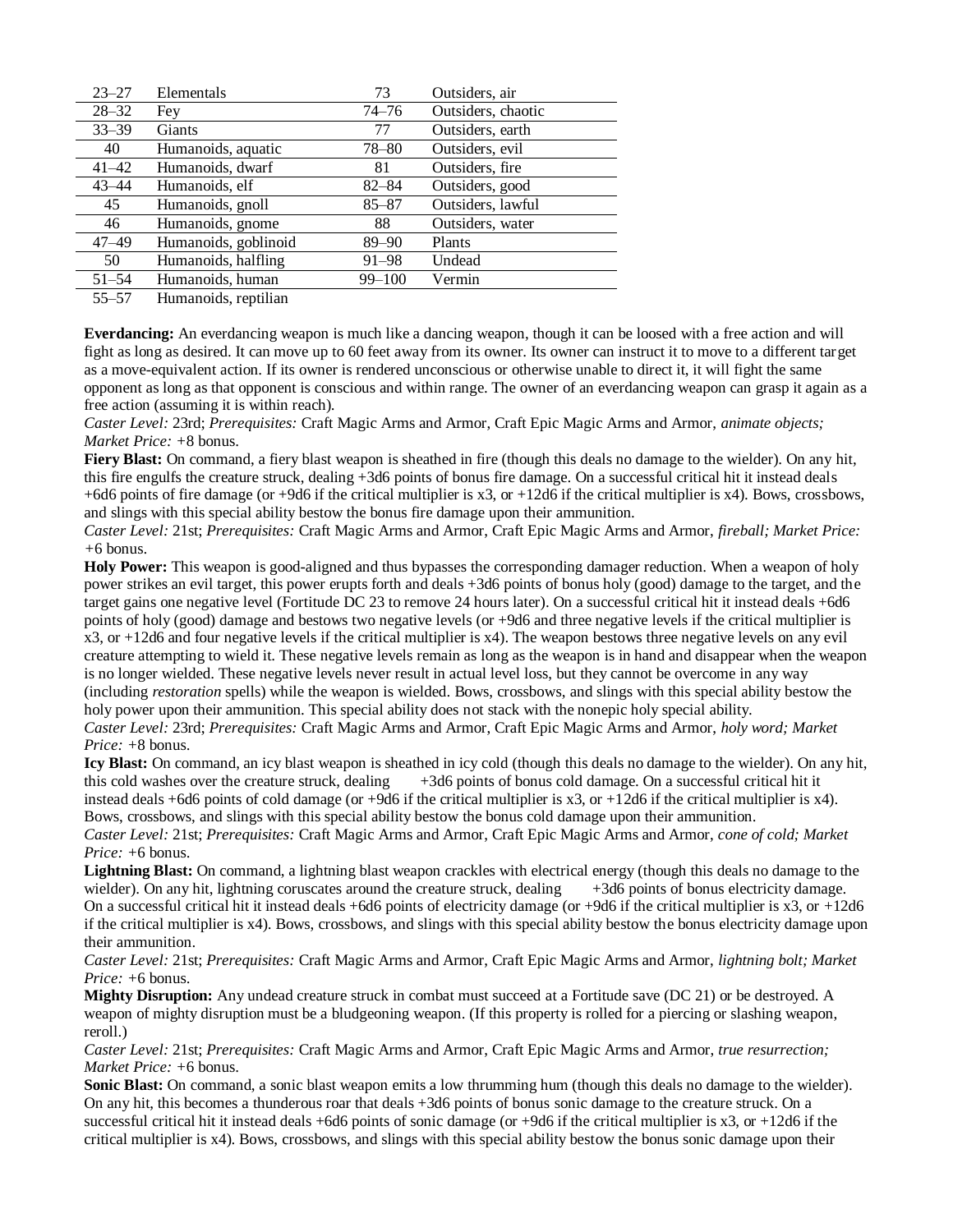ammunition.

*Caster Level:* 21st; *Prerequisites:* Craft Magic Arms and Armor, Craft Epic Magic Arms and Armor, *shout; Market Price: +*6 bonus.

**Triple-Throw:** This special ability can only be placed on a weapon that can be thrown. (If this property is rolled for a weapon that cannot be thrown, reroll.) A triple-throw weapon creates two duplicates of itself when thrown. Both the original and the duplicate weapons attack separately (at the same attack bonus). Regardless of the success of any of the attacks, the duplicates immediately disappear after the attack is completed. Any bonuses on damage due to accuracy or precision (including those from sneak attacks, the Precise Shot feat, or the ranger's favored enemy bonus) apply only to the original weapon's damage, not to the duplicates.

*Caster Level:* 21st; *Prerequisites:* Craft Magic Arms and Armor, Craft Epic Magic Arms and Armor, *shades; Market Price: +*6 bonus.

**Unerring Accuracy:** Ranged attacks made with this weapon negate the AC bonus granted by any cover short of total cover. The weapon's ranged attacks also ignore any miss chance from concealment (including total concealment, but the must still aim his or her attacks at the correct square).

*Caster Level:* 21st; *Prerequisites:* Craft Magic Arms and Armor, Craft Epic Magic Arms and Armor, *true seeing; Market Price: +*6 bonus.

**Unholy Power:** This weapon is evil-aligned and this bypasses the corresponding damage reduction. When a weapon of unholy power strikes a good target, this power erupts forth and deals +3d6 points of bonus unholy (evil) damage to the target, and the target gains one negative level (Fortitude DC 23 to remove 24 hours later). On a successful critical hit it instead deals +6d6 points of unholy (evil) damage and bestows two negative levels (or +9d6 and three negative levels if the critical multiplier is x3, or +12d6 and four negative levels if the critical multiplier is x4). The weapon bestows three negative levels on any good creature attempting to wield it. These negative levels remain as long as the weapon is in hand and disappear when the weapon is no longer wielded. These negative levels never result in actual level loss, but they cannot be overcome in any way (including *restoration* spells) while the weapon is wielded. Bows, crossbows, and slings with this special ability bestow the unholy power upon their ammunition. This special ability does not stack with the nonepic unholy special ability. *Caster Level:* 23rd; *Prerequisites:* Craft Magic Arms and Armor, Craft Epic Magic Arms and Armor, *unholy word; Market Price: +*8 bonus.

# SPECIFIC WEAPONS

**Backstabber:** This +*6 short sword* adds +2d6 to the wielder's sneak attack damage. If the wielder does not have the sneak attack ability, this weapon does not grant it.

*Caster Level:* 21st; *Prerequisites:* Craft Magic Arms and Armor, Craft Epic Magic Arms and Armor, *inflict moderate wounds; Market Price:* 770,310 gp; *Cost to Create:* 385,310 gp + 17,700 XP.

**Chaosbringer:** This +*6 greataxe of anarchic power* grants its wielder the ability to fly into a rage (identical to a barbarian's rage) once per day (or one additional time per day if the wielder already has the rage class feature). If the wielder has the greater rage class feature, the weapon also grants the wielder the Incite Rage epic feat.

*Caster Level:* 23rd; *Prerequisites:* Craft Magic Arms and Armor, Craft Epic Magic Arms and Armor, *rage, mass charm monster; Market Price:* 4,025,350 gp; *Cost to Create:* 2,012,850 gp + 50,250 XP.

**Elven Greatbow:** In the hands of any nonelf, this bow performs only as a +*2 composite longbo*w. In the hands of an elf, this weapon functions as a +*5 composite longbow of unerring accurac*y with a Strength bonus that matches its elven wielder's current Strength at all times. Furthermore, any arrows loosed from the bow are considered keen, regardless of the enhancement bonus of the arrow fired.

*Caster Level:* 23rd; *Prerequisites:* Craft Magic Arms and Armor, Craft Epic Magic Arms and Armor, *bull's strength, keen edge, true seeing; Market Price:* 2,900,400 gp; *Cost to Create:* 1,450,400 gp + 39,400 XP.

**Everwhirling Chain:** This +*4 defending everdancing spiked chain of speed* continuously twitches in its wielder's hands. The wielder of the *everwhirling chain* can use it to make any number of attacks of opportunity per round (as if he or she had the Improved Combat Reflexes feat).

*Caster Level:* 23rd; *Prerequisites:* Craft Magic Arms and Armor, Craft Epic Magic Arms and Armor, *animate objects, haste, shield* (or *shield of fait*h); *Market Price:* 5,220,325 gp; *Cost to Create:* 2,610,325 gp + 52,200 XP.

**Finaldeath:** This +*5 undead dread ghost touch morningstar* also grants its wielder immunity to energy drain attacks. Furthermore, if its wielder is capable of turning undead, he or she gains the Positive Energy Aura feat.

*Caster Level:* 22nd; *Prerequisites:* Craft Magic Arms and Armor, Craft Epic Magic Arms and Armor, *death ward, plane shift, summon monster IX,* creator must be able to turn undead; *Market Price:* 3,580,308 gp; *Cost to Create:* 1,790,308 gp + 45,800 XP.

**Gripsoul:** *Gripsoul* is a +*6 keen long-sword,* but instead of dealing additional damage on a critical hit, the weapon imprisons the victim in a gem set in the pommel of the sword as per a *binding* spell heightened to 16th level (DC 30). The same is true of any blow that would otherwise kill a foe or knock him or her unconscious. Only one creature can be so held, but the wielder can release the bound soul at any time with a command word.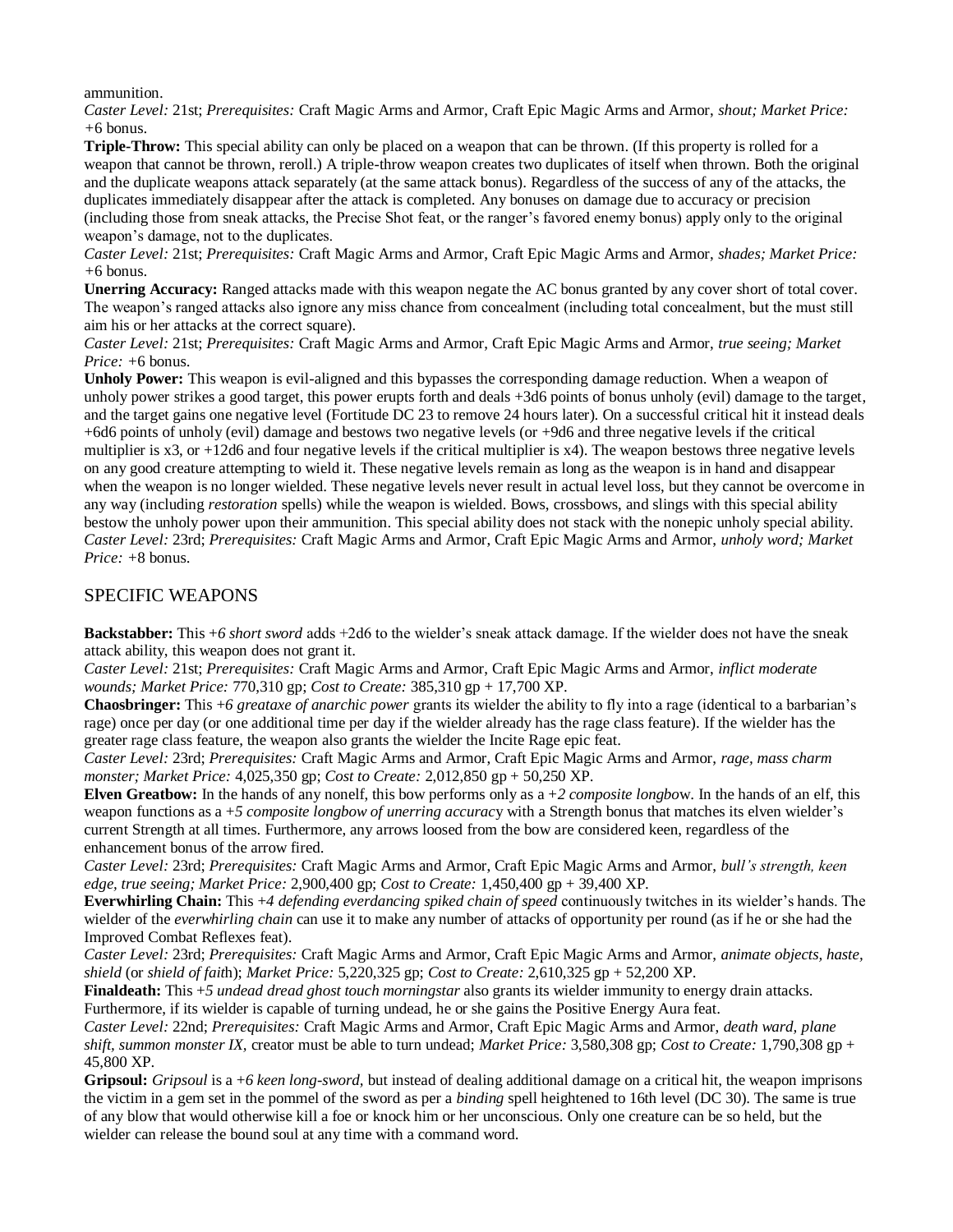*Caster Level:* 27th; *Prerequisites:* Craft Magic Arms and Armor, Craft Epic Magic Arms and Armor, *binding; Market Price:*  1,856,500 gp; *Cost to Create:* 934,500 gp + 28,440 XP.

**Holy Devastator:** In the hands of any character other than a paladin, this sword performs as a +*3 holy longswor*d. In the hands of a paladin, this weapon functions as a +*7 longsword of holy power* and grants a +5 sacred bonus on the wielder's saving throws against spells with the evil descriptor or spells cast by evil characters. If the paladin wielder smites evil with the *holy devastator,* he or she adds twice his or her paladin level to damage (rather than his or her paladin level).

*Caster Level:* 23rd; *Prerequisites:* Craft Magic Arms and Armor, Craft Epic Magic Arms and Armor, *holy aura, holy smite, holy word; Market Price:* 4,620,315 gp; *Cost to Create:* 2,310,315 gp + 56,200 XP.

**Mace of Ruin:** This +*7 heavy mace* ignores the hardness or damage reduction of any object or creature it strikes.

Furthermore, the weapon can deal critical hits to objects and constructs as if they were living creatures.

*Caster Level:* 21st; *Prerequisites:* Craft Magic Arms and Armor, Craft Epic Magic Arms and Armor, *disintegrate; Market Price:* 1,000,312 gp; *Cost to Create:* 500,312 gp + 20,000 XP.

**Quarterstaff of Alacrity:** Both ends of this +*5 quarterstaff of speed* have equal enhancement and special powers, meaning that it allows an additional attack with each end every round. While the *quarterstaff of alacrity* is held, it grants its wielder a +5 resistance bonus on Reflex saves. It also deflects ranged weapons as if the wielder had the Deflect Arrows and Infinite Deflection feats.

*Caster Level:* 21st; *Prerequisites:* Craft Magic Arms and Armor, Craft Epic Magic Arms and Armor, *protection from arrows, shield; Market Price:* 462,600 gp; *Cost to Create:* 231,600 gp + 14,620 XP.

**Souldrinker:** This +*5 bastard sword* bestows 2d4 negative levels on its target whenever it deals damage, just as if its target had been struck by the *energy drain* spell. Each negative level bestowed grants the wielder 5 temporary hit points. One day after being struck, the subject must make a Fortitude save (DC 25) for each negative level or lose a level. If this sword's power causes a character to have negative levels at least equal to his or her current level, the character is instantly slain and the wielder gains an additional 10 temporary hit points. Temporary hit points gained from this weapon last for a maximum of 1 hour.

*Caster Level:* 21st; *Prerequisites:* Craft Magic Arms and Armor, Craft Epic Magic Arms and Armor, Spell Focus (Necromancy), *energy drain; Market Price:* 478,335 gp; *Cost to Create:* 239,315 gp + 14,780 XP.

**Stormbrand:** This +*4 thundering shocking burst greatsword* allows its wielder to fly at will (as the *fly* spell). Furthermore, the wielder can move normally (including flying) even in the strongest winds. When the weapon is drawn, the wielder gains electricity resistance 30 and sonic resistance 30.

*Caster Level:* 21st; *Prerequisites:* Craft Magic Arms and Armor, Craft Epic Magic Arms and Armor, *blindness/ deafness, call lightning* or *lightning bolt, control winds, fly, protection from energy; Market Price:* 235,350 gp; *Cost to Create:*  117,850 gp + 12,350 XP.

**Unholy Despoiler:** In the hands of any character other than a blackguard, this sword performs as a +*3 unholy longswor*d. In the hands of a blackguard, this weapon functions as a +*7 longsword of unholy power* and grants a +5 profane bonus on the wielder's saving throws against spells with the good descriptor or spells cast by good characters. If a blackguard wielder smites good with the *unholy despoile*r, he or she adds twice his or her blackguard level to damage (rather than his or her blackguard level).

*Caster Level:* 23rd; *Prerequisites:* Craft Magic Arms and Armor, Craft Epic Magic Arms and Armor, *blasphemy, unholy aura, unholy blight; Market Price:* 4,650,315 gp; *Cost to Create:* 2,325,315 gp + 56,500 XP.

# RINGS

# NONEPIC MAGIC ITEM

**Universal Energy Resistance, Minor:** This ring functions as a *ring of minor energy resistance* for all types of energy: fire, cold, electricity, acid, and sonic. When the wearer would normally take such damage, subtract 10 points of damage per round from the amount before applying. This is a nonepic magic item.

*Caster Level:* 15th; *Prerequisites:* Forge Ring, *protection from energy; Market Price:* 84,000 gp.

| $d\%$     | Ring                                 | <b>Market Price</b> |
|-----------|--------------------------------------|---------------------|
| $01 - 08$ | Universal energy resistance, greater | 308,000 gp          |
| $09 - 13$ | Energy immunity (acid)               | $240,000$ gp        |
| $14 - 15$ | Energy immunity (cold)               | $240,000$ gp        |
| $19 - 23$ | Energy immunity (electricity)        | $240,000$ gp        |
| $24 - 28$ | Energy immunity (fire)               | $240,000$ gp        |
| $29 - 33$ | Energy immunity (sonic)              | $240,000$ gp        |

# **Table: Epic Rings**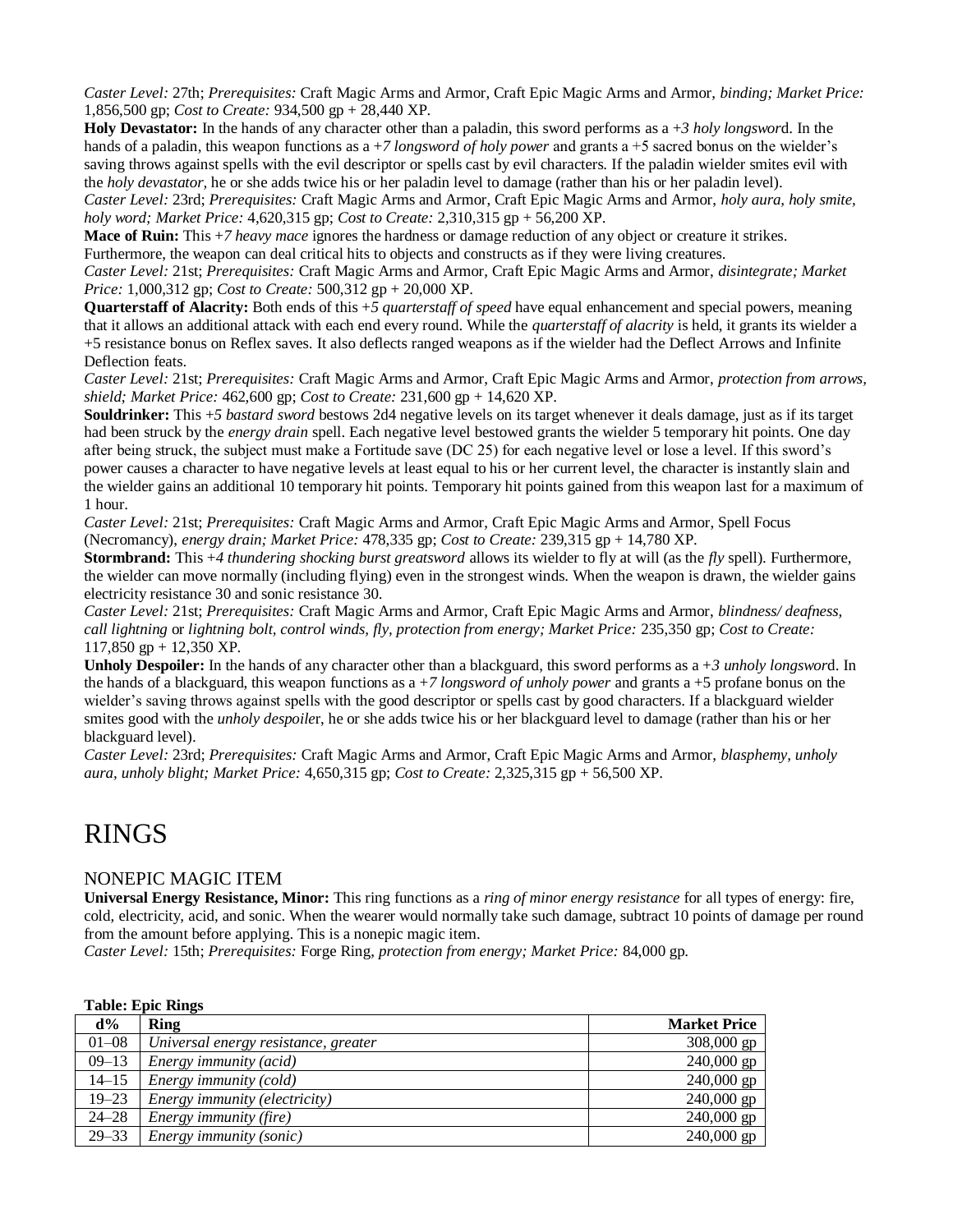| $34 - 38$<br>Adamant law<br>$39 - 43$<br>Chaotic fury | $250,000$ gp<br>250,000 gp |
|-------------------------------------------------------|----------------------------|
|                                                       |                            |
|                                                       |                            |
| $44 - 48$<br>Epic wizardry $(V)$                      | 250,000 gp                 |
| $49 - 53$<br>Ineffable evil                           | 250,000 gp                 |
| $54 - 58$<br>Virtuous good                            | 250,000 gp                 |
| $59 - 63$<br>Rapid healing                            | 300,000 gp                 |
| Sequestering<br>$64 - 68$                             | 300,000 gp                 |
| Epic wizardry (VI)<br>$69 - 72$                       | 360,000 gp                 |
| $73 - 76$<br><i>Ironskin</i>                          | $400,000$ gp               |
| $77 - 80$<br>Epic wizardry (VII)                      | 490,000 gp                 |
| Weaponbreaking<br>$81 - 83$                           | $600,000$ gp               |
| Epic wizardry (VIII)<br>$84 - 86$                     | 640,000 gp                 |
| $87 - 89$<br>Epic protection $+6$                     | 720,000 gp                 |
| $90 - 92$<br>Epic wizardry $(IX)$                     | 810,000 gp                 |
| $93 - 95$<br>Epic protection $+7$                     | 980,000 gp                 |
| Epic protection $+8$<br>$96 - 97$                     | 1,280,000 gp               |
| Epic protection $+9$<br>98                            | $1,620,000$ gp             |
| Epic protection $+10$<br>99                           | 2,000,000 gp               |
| 100<br>Universal energy immunity                      | 2,160,000 gp               |

### Epic Ring Descriptions

Standard epic rings are described below.

**Adamant Law:** The wearer of this ring is constantly sheathed in a *shield of law* effect. It bestows one negative level on any chaotic creature that puts it on. The negative level remains as long as the ring is worn and disappears when the ring is removed. This negative level never results in actual level loss, but it cannot be overcome in any way (including *restoration*  spells) while the ring is worn.

*Caster Level:* 15th; *Prerequisites:* Forge Ring, Forge Epic Ring, *shield of law,* creator must be lawful; *Market Price:* 250,000 gp.

**Chaotic Fury:** The wearer of this ring is constantly sheathed in a *cloak of chaos* effect. It bestows one negative level on any lawful creature that puts it on. The negative level remains as long as the ring is worn and disappears when the ring is removed. This negative level never results in actual level loss, but it cannot be overcome in any way (including *restoration*  spells) while the ring is worn.

*Caster Level:* 15th; *Prerequisites:* Forge Ring, Forge Epic Ring, *cloak of chaos,* creator must be chaotic; *Market Price:*  250,000 gp.

**Energy Immunity:** This band continually provides the wearer with immunity to a single type of energy: fire, cold, electricity, acid, or sonic. The wearer takes no damage from the energy of the specific type.

*Caster Level:* 20th; *Prerequisites:* Forge Ring, Forge Epic Ring, *protection from energy; Market Price:* 240,000 gp. Epic **Protection:** This ring offers continual magical protection in the form of a deflection bonus to Armor Class of  $+6$  or higher. *Caster Level:* 20th: *Prerequisites:* Forge Ring, Forge Epic Ring, *shield of faith,* creator's caster level must be three times the ring's bonus; *Market Price:* 720,000 gp (+6), 980,000 gp (+7), 1,280,000 gp (+8), 1,620,000 gp (+9), 2,000,000 gp (+10). **Epic Wizardry:** Like the *ring of wizardry,* this ring comes in a variety of types useful only to arcane spellcasters. The wearer's arcane spells per day are doubled for one particular spell level. An *epic ring of wizardry V* doubles 5th-level spells, an *epic ring of wizardry VI* doubles 6th-level spells, an *epic ring of wizardry VII* doubles 7th-level spells, an *epic ring of wizardry VIII* doubles 8th-level spells, and an *epic ring of wizardry IX* doubles 9th-level spells. Bonus spells from high ability scores, school specialization, or any other source are not doubled.

*Caster Level:* 23rd *(epic wizardry* V), 26th *(epic wizardry V*I), 29th *(epic wizardry VI*I), 32nd *(epic wizardry VII*I), 35th *(epic wizardry I*X); *Prerequisites:* Forge Ring, Forge Epic Ring, *wish; Market Price:* 250,000 gp *(epic wizardry* V), 360,000 gp *(epic wizardry V*I), 490,000 gp *(epic wizardry VI*I), 640,000 gp *(epic wizardry VII*I), 810,000 gp *(epic wizardry I*X).

**Ineffable Evil:** The wearer of this ring is constantly sheathed in an *unholy aura* effect. It bestows one negative level on any good creature that puts it on. The negative level remains as long as the ring is worn and disappears when the ring is removed. This negative level never results in actual level loss, but it cannot be overcome in any way (including *restoration* spells) while the ring is worn.

*Caster Level:* 15th; *Prerequisites:* Forge Ring, Forge Epic Ring, *unholy aura,* creator must be evil; *Market Price:* 250,000 gp.

**Ironskin:** This ring grants its wearer damage reduction 15/adamantine.

*Caster Level:* 20th; *Prerequisites:* Forge Ring, Forge Epic Ring, *iron body; Market Price:* 400,000 gp.

**Rapid Healing:** This ring grants a living wearer fast healing 3. It must be worn for 24 hours before its powers activate, and if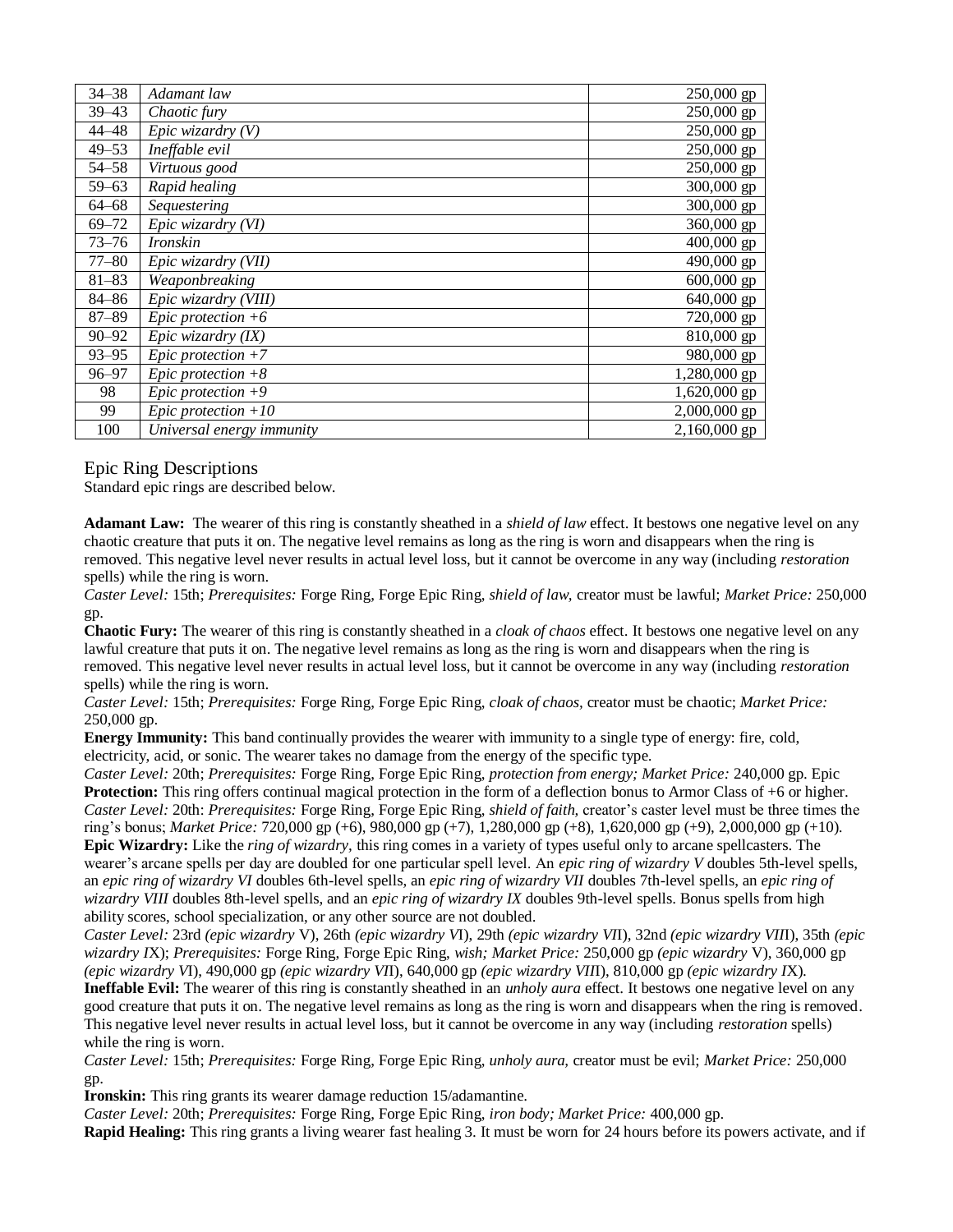removed it will not function again until it has been worn for 24 hours by the same individual.

*Caster Level:* 20th; *Prerequisites:* Forge Ring, Forge Epic Ring, *regenerate; Market Price:* 300,000 gp.

**Sequestering:** This ring becomes invisible when worn. Upon command, the wearer gains the benefits of a *sequester* spell (though he or she does not become comatose as normal for the spell).

*Caster Level:* 20th; *Prerequisites:* Forge Ring, Forge Epic Ring, *sequester; Market Price:* 300,000 gp.

**Universal Energy Immunity:** This ring functions as a *ring of energy immunity* for all types of energy— fire, cold, electricity, acid, and sonic. The wearer takes no damage from energy of any of these types.

*Caster Level:* 20th; *Prerequisites:* Forge Ring, Forge Epic Ring, *protection from energy; Market Price:* 2,160,000 gp.

**Universal Energy Resistance, Greater:** This ring functions as a *ring of greater energy resistance* for all types of energy fire, cold, electricity, acid, and sonic. When the wearer would normally take such damage, subtract 30 points of damage per round from the amount before applying.

*Caster Level:* 20th; *Prerequisites:* Forge Ring, Forge Epic Ring, *protection from energy; Market Price:* 308,000 gp; *Cost to Create:* 154,000 gp + 13,080 XP.

**Virtuous Good:** The wearer of this ring is constantly sheathed in a *holy aura* effect. It bestows one negative level on any evil creature that puts it on. The negative level remains as long as the ring is worn and disappears when the ring is removed. This negative level never results in actual level loss, but it cannot be over-come in any way (including *restoration* spells) while the ring is worn.

*Caster Level:* 15th; *Prerequisites:* Forge Ring, Forge Epic Ring, *holy aura,* creator must be good; *Market Price:* 250,000 gp; *Cost to Create:* 125,000 gp + 12,500 XP.

**Weaponbreaking:** A *ring of weaponbreaking* is identical to a *ring of ironskin,* and has one additional power. Any weapon that successfully strikes the wearer must also make a Fortitude saving throw (DC 20) or be shattered into pieces. *Caster Level:* 20th; *Prerequisites:* Forge Ring, Forge Epic Ring, *iron body, shatter; Market Price:* 600,000 gp; *Cost to Create:* 300,000 gp + 16,000 XP.

**Epic Psionics:** This special crystal ring comes in a variety of types useful only to psionic characters (characters who have power points per day). The wearer's total power points per day are increased, depending on the ring. The points granted are not bonus points—while the ring is worn, it actually increases the wearer's points per day, but a night's rest is required before gaining access to the increased power point per day total. (Power points are not actually stored in the ring, as would be the case for a crystal capacitor. Instead, the ring grants power points by magnifying the manifester's own power.)

A *ring of epic psionics V* increases the wearer's daily power points by 43 points, a *ring of epic psionics VI* grants 63 power points, a *ring of epic psionics VII* grants 87 power points, a *ring of epic psionics VIII* grants 115 points, and a *ring of epic psionics IX* grants 147 power points.

*Manifester Level:* 23rd *(epic psionics* V), 26th *(epic psionics V*I), 29th *(epic psionics VI*I), 32nd *(epic psionics VII*I), 35th *(epic psionics I*X); *Prerequisites:* Craft Universal Item, Craft Epic Universal Item, *great emulation; Market Price:* 250,000 gp *(epic psionics* V), 360,000 gp *(epic psionics V*I), 490,000 gp *(epic psionics VI*I), 640,000 gp *(epic psionics VIII*), 810,000 gp *(epic psionics I*X).

# RODS

#### **Table: Epic Rods**

| $\sim$ $\sim$ $\sim$ $\sim$ $\sim$ |                    |                     |
|------------------------------------|--------------------|---------------------|
| $d\%$                              | Rod                | <b>Market Price</b> |
| $01 - 08$                          | Epic spellcaster   | 245,000 gp          |
| $09 - 16$                          | <b>Nightmares</b>  | 284,000 gp          |
| $17 - 24$                          | Epic splendor      | 297,000 gp          |
| $25 - 31$                          | The path           | 306,870 gp          |
| $32 - 38$                          | Epic cancellation  | 330,000 gp          |
| $39 - 45$                          | Epic negation      | 446,000 gp          |
| $46 - 51$                          | <b>Besiegement</b> | 447,745 gp          |
| $52 - 57$                          | Fortification      | 465,665 gp          |
| $58 - 63$                          | Epic rulership     | 575,000 gp          |
| $64 - 69$                          | Invulnerability    | $600,000$ gp        |
| $70 - 75$                          | Paradise           | 610,000 gp          |
| $76 - 80$                          | Restless death     | 625,000 gp          |
| $81 - 85$                          | Excellent magic    | 650,000 gp          |
| 86                                 | Wyrm (white)       | 1,458,200 gp        |
| 87                                 | Wyrm (brass)       | 1,458,200 gp        |
| $88 - 90$                          | Epic absorption    | 1,500,000 gp        |
| 91                                 | Wyrm (copper)      | 1,562,600 gp        |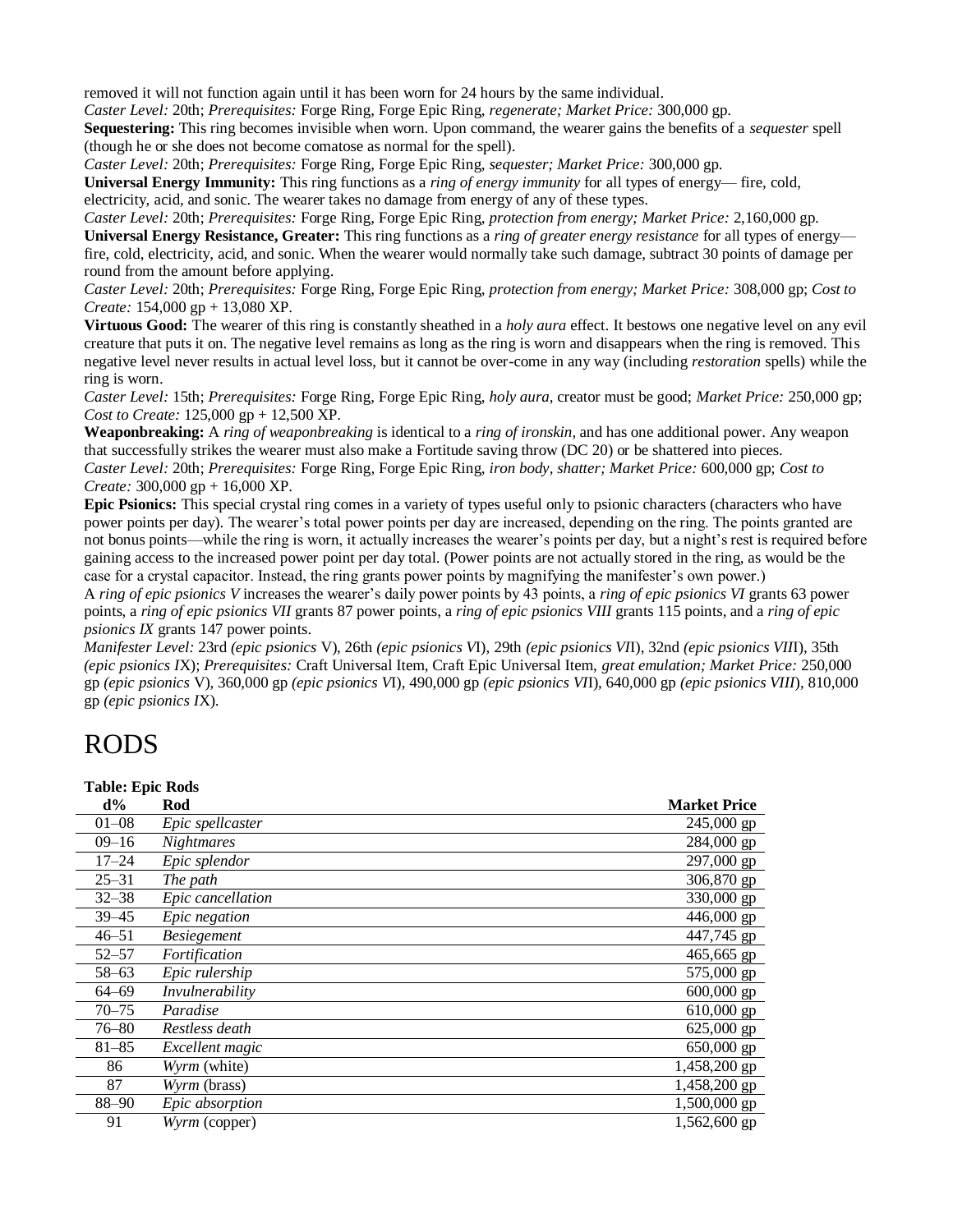| 92         | Wyrm (black)         | $1,562,600$ gp |
|------------|----------------------|----------------|
| 93         | <i>Wyrm</i> (bronze) | $1,670,600$ gp |
| 94         | Wyrm (green)         | $1,670,600$ gp |
| 95         | Wyrm (blue)          | 1,782,200 gp   |
| 96         | Wyrm (silver)        | 1,782,200 gp   |
| 97         | $Wyrm$ (gold)        | 1,897,400 gp   |
| 98         | Wyrm (red)           | 1,897,400 gp   |
| $99 - 100$ | Epic might           | 4,293,432 gp   |

# EPIC ROD DESCRIPTIONS

Standard epic rods are described below.

**Besiegement:** This rod functions as  $a +3$  *light mace*. In addition, it is useful for besieging fortifications. Whenever the wielder makes a charge attack, the rod improves to  $a + 6$  weapon. Twice per day, the rod can create a battering ram that lasts for 24 rounds. This ram can strike once per round, dealing 20 points of damage with each hit. It cannot be used to target individuals, only fortifications. It can be damaged by normal means (65 hp, AC 22), and *disintegrate* or *dispel magic* destroys it. The rod also has the following powers: *Siege Engine:* One heavy catapult, two light catapults, or three siege towers may be generated with each use of this power. Each weapon created lasts for 12 hours. The power can be used three times per day. Ammunition for 20 shots is included with each weapon created.

*Transmute Rock to Mud:* This power can be used three times per day (caster level 24th, save DC 17).

*Caster Level:* 24th; *Prerequisites:* Craft Rod, Craft Epic Rod, Craft Magic Arms and Armor, *clenched fist, passwall, telepathic bond, transmute rock to mud; Market Price:* 447,745 gp; *Cost to Create:* 224,025 gp + 14,474 XP.

**Epic Absorption:** Like a *rod of absorption,* this rod draws single-target or ray spells and spell-like abilities into itself, nullifying the effect and storing the potential spell levels until the wielder releases the energy in the form of spells of his or her own. Spells of any level (including those boosted beyond 9th level by metamagic) can be absorbed, although epic spells cannot. The rod absorbs a maximum of 150 spell levels and can thereafter only discharge any remaining potential it might have. The rod cannot be recharged.

*Caster Level:* 23rd; *Prerequisites:* Craft Rod, Craft Epic Rod, Empower Spell, Maximize Spell, empowered maximized *spell turning; Market Price:* 1,500,000 gp.

**Epic Cancellation:** This rod's touch drains an item of all magical properties, including the magical energy in epic magic items (but not most artifacts). The item touched gets a Will saving throw (DC 26). If a creature is holding the magic item at the time, then the item can use the holder's Will save bonus in place of its own. In such cases, contact is established by making a melee touch attack roll. Upon draining three items, the rod becomes brittle and useless. Drained items can only be restored by *wish, miracle,* or epic spells specifically designed to restore lost power. A *rod of epic cancellation* can neutralize a normal *sphere of annihilation* without itself being cancelled.

*Caster Level:* 25th; *Prerequisites:* Craft Rod, Craft Epic Rod, *dispel magic; Market Price:* 330,000 gp.

**Epic Might:** This rod is similar to a *rod of lordly might,* although it is far more powerful. It is larger than its normal counterpart, and it is constructed of adamantine rather than normal metal. It has six buttons, several spell-like functions, and several mundane uses, and it can also be used as a magic weapon of various sorts.

The following spell-like functions of the rod can each be used once per day.

• *Dominate Person:* Touched foe is recipient of a *dominate person* spell, if the wielder so commands (Will save DC 24). The wielder must choose to use this power and then succeed with a melee touch attack to activate the power. If the attack fails, the effect is lost.

• *Stun:* Upon command, all enemies viewing the rod are stunned, as per the *power word, stun* spell (10-foot maximum range, Will save DC 24). Invoking this power is a standard action.

• *Damage:* Upon command, the rod deals 10d8 points of damage to an opponent on a successful touch attack and cures the wielder of a like amount of damage (Will save DC 26). The wielder must choose to use this power before attacking, as with *dominate person.*

The following weapon uses of the rod have no limits on their use.

- In its normal form, the rod can be used as a +*6 heavy mace.*
- When button 1 is pushed, the rod becomes a +*3 longsword of fiery blasting.*

• When button 2 is pushed, the rod becomes a +*8 battleaxe.* 

• When button 3 is pushed, the rod becomes a +*10 shortspear* or +*10 longspear.*

The following mundane uses of the rod also have no limits on their use.

• Climbing pole/ladder: When button 4 is pushed, a spike that can anchor in granite is extruded from the ball, while the other end sprouts three sharp hooks. The rod lengthens to anywhere between 5 and 150 feet in a single round, stopping when button 4 is pushed again. Horizontal bars 3 inches long fold out from the sides, 1 foot apart, in staggered progression. The rod is firmly held by the spike and hooks and can bear up to 10,000 pounds. The wielder can retract the pole by pushing button 5.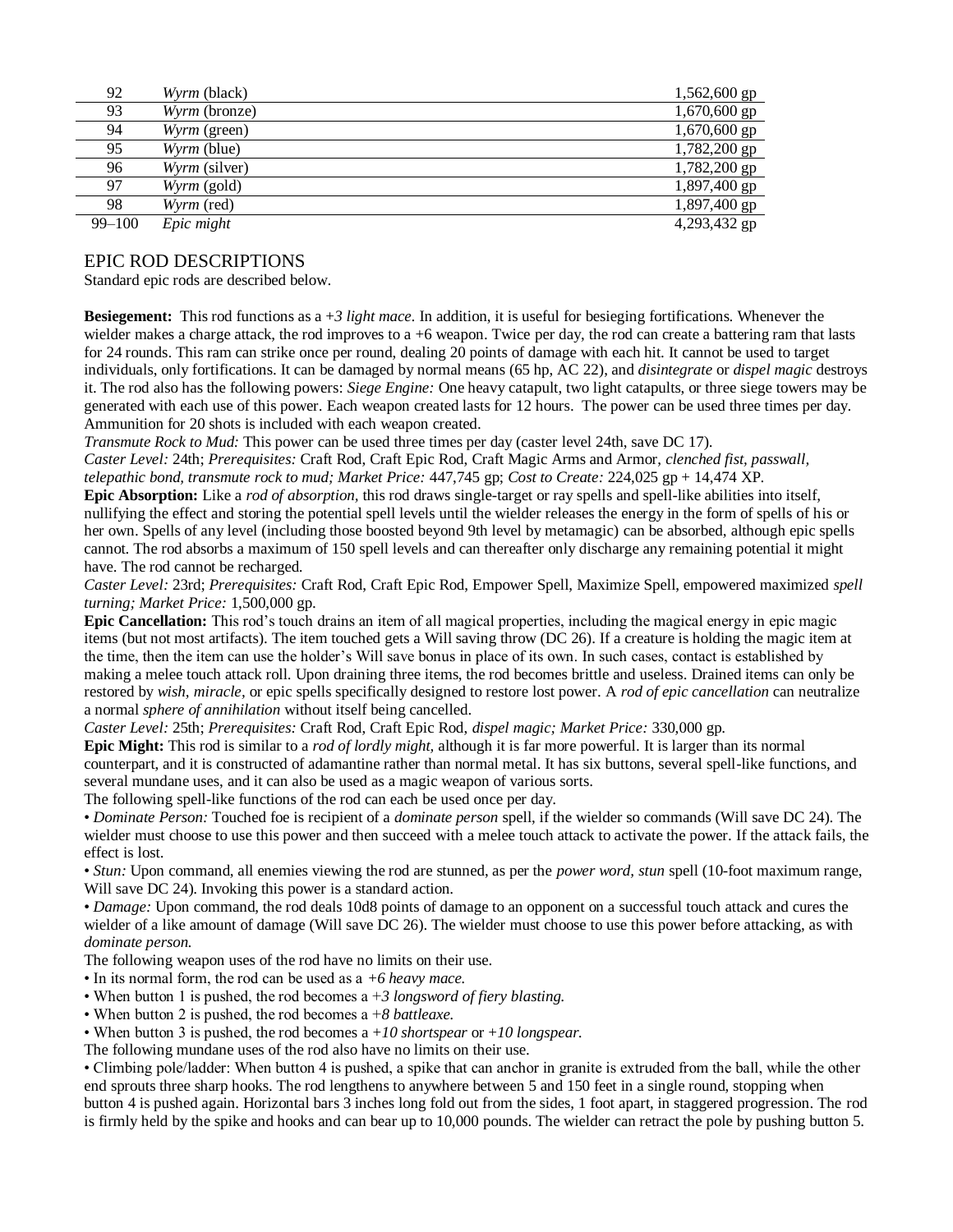• The ladder function can be used to force open doors. The wielder plants the rod's base 30 feet or less from the portal to be forced and in line with it, then pushes button 4. The force exerted has a Strength bonus of  $+24$ .

• When button 6 is pushed, the rod indicates magnetic north and gives the wielder a knowledge of his or her approximate depth beneath the surface or height above it.

*Caster Level:* 30th; *Prerequisites:* Craft Rod, Craft Epic Rod, Craft Magic Arms and Armor, Craft Epic Magic Arms and Armor, *cure critical wounds, inflict critical wounds, bull's strength, fireball, dominate person, power word stun; Market Price:* 4,293,432 gp; *Cost to Create:* 2,151,372 gp + 52,841 XP.

**Epic Negation:** This rod negates the spell or spell-like function or functions of magic items, including epic magic items (but not artifacts). The wielder points the rod at the magic item, and a beam shoots forth to touch the target device, attacking as a ray (a ranged touch attack). The ray negates any currently active item function and has a 75% chance to negate any other spell or spell-like functions of that device, regardless of the level or power of the functions, for 2d4 rounds. To negate instantaneous effects, the rod wielder needs to have readied an action. The target item gets no saving throw or means to resist this effect. The rod can function three times per day.

*Caster Level:* 24th; *Prerequisites:* Craft Rod, Craft Epic Rod, *dispel magic, limited wish* or *miracle; Market Price:* 446,000 gp.

**Epic Rulership:** This rod appears to be a royal scepter worth at least 25,000 gp in materials and work-manship alone. The wielder can command the obedience and fealty of creatures within 360 feet when he or she activates the device (a standard action). Creatures totaling 900 Hit Dice can be ruled, but creatures with Intelligence scores of 17 or higher are entitled to a Will saving throw (DC 29) to negate the effect. Ruled creatures obey the wielder as if he or she were their absolute sovereign. Still, if the wielder gives a command that is contrary to the nature of the creatures commanded, the magic is broken. The rod can be used for 1,500 total minutes before crumbling to dust. This duration need not be continuous.

*Caster Level:* 25th; *Prerequisites:* Craft Rod, Craft Epic Rod, Improved Heighten Spell, improved heightened *mass charm; Market Price:* 575,000 gp; *Cost to Create:* 300,000 gp + 15,500 XP.

**Epic Spellcaster:** This magnificent adamantine rod grants its wielder a +10 insight bonus on Spellcraft checks made to cast epic spells for as long as he or she holds or carries the rod.

*Caster Level:* 21st; *Prerequisites:* Craft Rod, Craft Epic Rod; *Market Price:* 245,400 gp.

**Epic Splendor:** This rod grants its wielder a +8 enhancement bonus to Charisma for as long as he or she holds or carries the item. Three times per day, the rod creates and garbs him or her in clothing of the finest fabrics, plus adornments of fur and jewels. Apparel created by the rod can remain in existence up to 24 hours. The value of the garb ranges from 70,000 to 100,000 gp ( $1d4+6$  x $10,000$  gp) $-10,000$  gp for the fabric, 50,000 gp for the furs, and the rest for jewel trim (maximum of 40 gems, maximum value 1,000 gp each). In addition, the rod can, once per week, create a palatial mansion in any floor plan the user desires. The mansion is palatial, able to accommodate up to 250 people, housing them in private chambers and serving them fine banquets. The mansion lasts for three days, after which time it, and everything originally in it (including items removed from the mansion), disappear.

*Caster Level:* 21st; *Prerequisites:* Craft Rod, Craft Epic Rod, *fabricate, mage's magnificent mansion; Market Price:* 297,400 gp; *Cost to Create:* 191,200 gp + 12,124 XP.

**Excellent Magic:** Once per day when casting a nonepic or epic spell that has an experience point component, the rod supplies up to 2,000 XP, not the caster. If more experience points are required to cast the spell, the caster provides them. As a special use of the rod, the caster can substitute the power inherent in the rod for the experience point development cost of an epic spell. Doing so drains all the power from the rod, rendering it useless.

*Caster Level:* 21st; *Prerequisites:* Craft Rod, Craft Epic Rod; *Market Price:* 650,000 gp; *Cost to Create:* 325,000 gp + 26,000 XP.

**Fortification:** This rod functions as a +*3 light mace.* In addition, it is useful for the construction and defense of fortifications. Whenever the wielder is benefiting from cover, the rod improves that to nine-tenths cover  $(+10$  cover AC bonus and  $+4$  cover Reflex save bonus; failure on the save results in half damage and success results in no damage). Three times per day, the rod can create food and water, as per the cleric spell, for twenty-four people. The rod also has the following powers: *Fortify:* Four times per day, a stone wall can be created that is 12 inches thick, 10 feet high, and 30 feet long. This wall has a parapet and battlements across the top. (Alternatively, the power can be used to mend a broken existing wall. The gap to be filled can be no more than 300 square feet in area.) In addition, once per day, a great door of iron can be created that is set into one of the newly created walls. This door, 4 inches thick, may be a double door, a drawbridge, or a portcullis, as chosen by the wielder. *Siege Engine:* One heavy catapult, two light catapults, or three ballistae may be generated with each use of this power. The power can be used four times per day. Ammunition for 20 shots is included with each weapon created.

*Caster Level:* 24th; *Prerequisites:* Craft Rod, Craft Epic Rod, Craft Magic Arms and Armor, *inter-posing hand, create food and water, major creation, wall of iron, wall of stone; Market Price:* 465,665 gp; *Cost to Create:* 231,985 gp + 14,634 XP. **Invulnerability:** When held, this rod grants its wielder the following powers.

• +5 enhancement bonus to natural armor.

• +5 resistance bonus on saving throws.

• Damage reduction 15/adamantine.

• Immunity to critical hits.